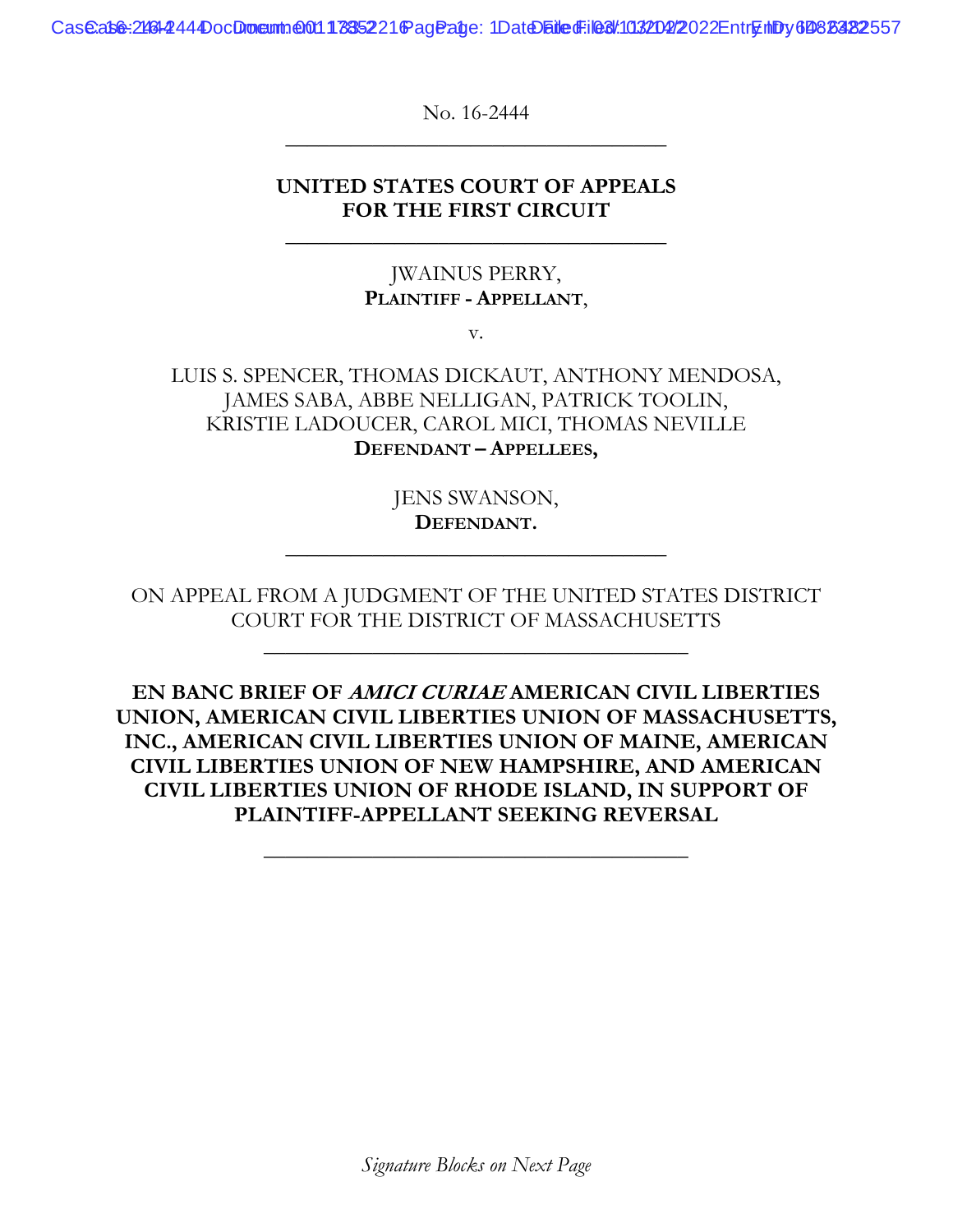Jennifer A. Wedekind AMERICAN CIVIL LIBERTIES UNION 915 15th Street, NW Washington, DC 20015 202-548-6610 jwedekind@aclu.org

Carol J. Garvan, 1st Cir. No. 1145471 Zachary L. Heiden, 1st Cir. No. 99242 AMERICAN CIVIL LIBERTIES UNION OF MAINE FOUNDATION P.O. Box 7860 Portland, ME 04112 207-619-6224 zheiden@aclumaine.org

Gilles R. Bissonnette, 1<sup>st</sup> Cir. No. 123868 AMERICAN CIVIL LIBERTIES UNION OF NEW HAMPSHIRE 18 Low Avenue, Concord, NH 03301 603-224-5591 gilles@aclu-nh.org

Matthew R. Segal,  $1<sup>st</sup>$  Cir. No. 1151872 Jessie J. Rossman, 1<sup>st</sup> Cir. No. 1161236 Areeba Jibril, 1<sup>st</sup> Cir. No. 1202531\* AMERICAN CIVIL LIBERTIES UNION FOUNDATION OF MASSACHUSETTS, INC. One Center Plaza, Suite 850 Boston, MA 02108 617-482-3170 msegal@aclum.org

Lynette Labinger, 1<sup>st</sup> Cir. No. 23027 Cooperating Counsel AMERICAN CIVIL LIBERTIES UNION FOUNDATION OF RHODE ISLAND      128 Dorrance St., Box 710 Providence, RI 02903 401-465-9565 ll@labingerlaw.com

Admitted in California only; not admitted to the Massachusetts bar.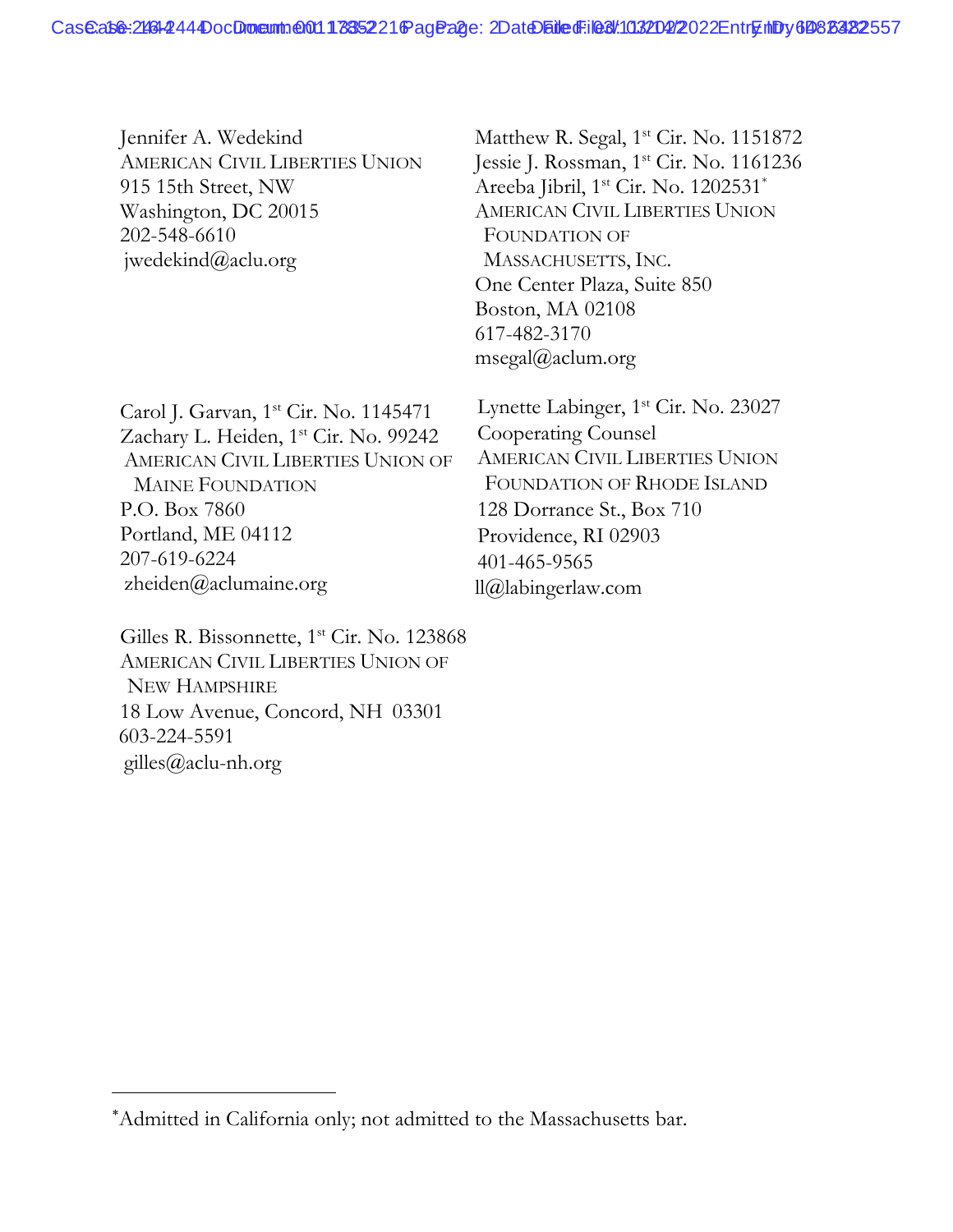# **TABLE OF CONTENTS**

| Ι. |    |                                                                                                                                                      |  |  |
|----|----|------------------------------------------------------------------------------------------------------------------------------------------------------|--|--|
| Π. |    | A state court decision regarding whether a right was clearly established<br>that post-dates the challenged conduct cannot be relevant to a qualified |  |  |
|    | A. | State court decisions post-dating the events in question should<br>have little to no relevance to a federal court's qualified immunity               |  |  |
|    | B. | This Court's Starlight Sugar decision does not warrant a contrary                                                                                    |  |  |
|    |    | III. The Supreme Judicial Court's LaChance decision does not supply a                                                                                |  |  |
|    |    |                                                                                                                                                      |  |  |
|    |    |                                                                                                                                                      |  |  |
|    |    |                                                                                                                                                      |  |  |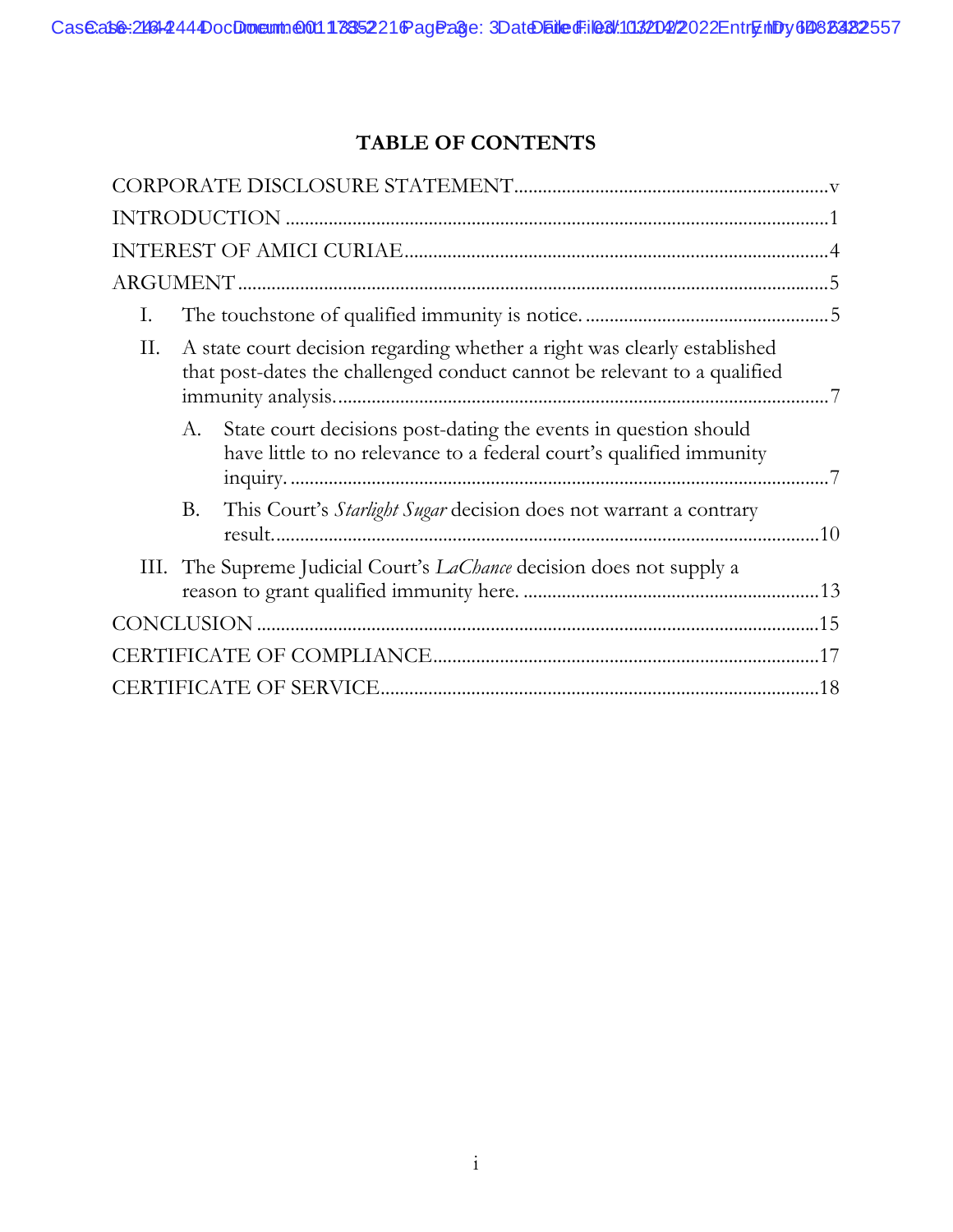# **TABLE OF AUTHORITIES**

## Cases

| Alfano v. Lynch,                                                         |
|--------------------------------------------------------------------------|
| Belcher v. City of Foley Ala.,                                           |
| Black v. Parke,                                                          |
| Brosseau v. Haugen,                                                      |
| Caniglia v. Strom,                                                       |
| Castagna v. Jean,                                                        |
| Colon v. Howard,                                                         |
| D.C. v. Wesby,                                                           |
| Davis v. Scherer,                                                        |
| Gray v. Cummings,                                                        |
| Greenholz v. Inmates of Neb. Penal $\mathcal{C}^{\infty}$ Corr. Complex, |
| Hall v. Pennsylvania Bd. Of Probation and Parole,                        |
| Hewitt v. Helms,                                                         |
| Hope v. Pelzer,                                                          |
| Justiano v. Walker,                                                      |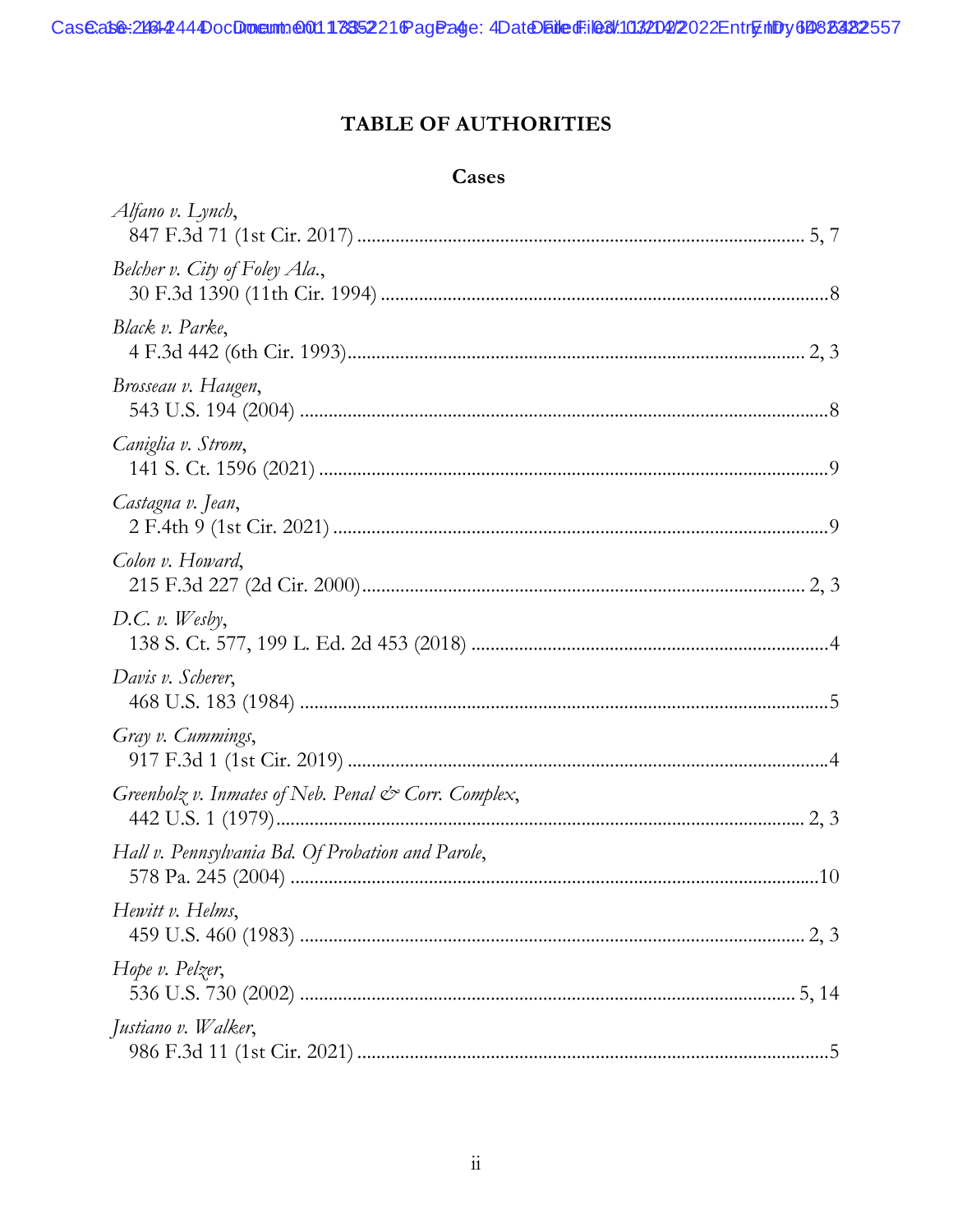| Kisela v. Hughes,                           |
|---------------------------------------------|
| LaChance v. Commissioner of Correction,     |
| Maldonado v. Fontanes,                      |
| Marrero-Mendez v. Calixto-Rodriguez,        |
| McKenney v. Mangino,                        |
| Mlodzinski v. Lewis,                        |
| Newman v. Com. of Mass.,                    |
| Pearson v. Callahan,                        |
| Perry v. Spencer,                           |
| Perry v. Spencer,                           |
| R.C.A. v. Government of the Capital,        |
| Richardson v. McKnight,                     |
| Rodriguez v. Phillips,                      |
| San Juan Cable LLC v. Puerto Rico Tel. Co., |
| Stamps v. Framingham,                       |
| Starlight Sugar Inc. v. Soto,               |
| Taylor v. Riojas,                           |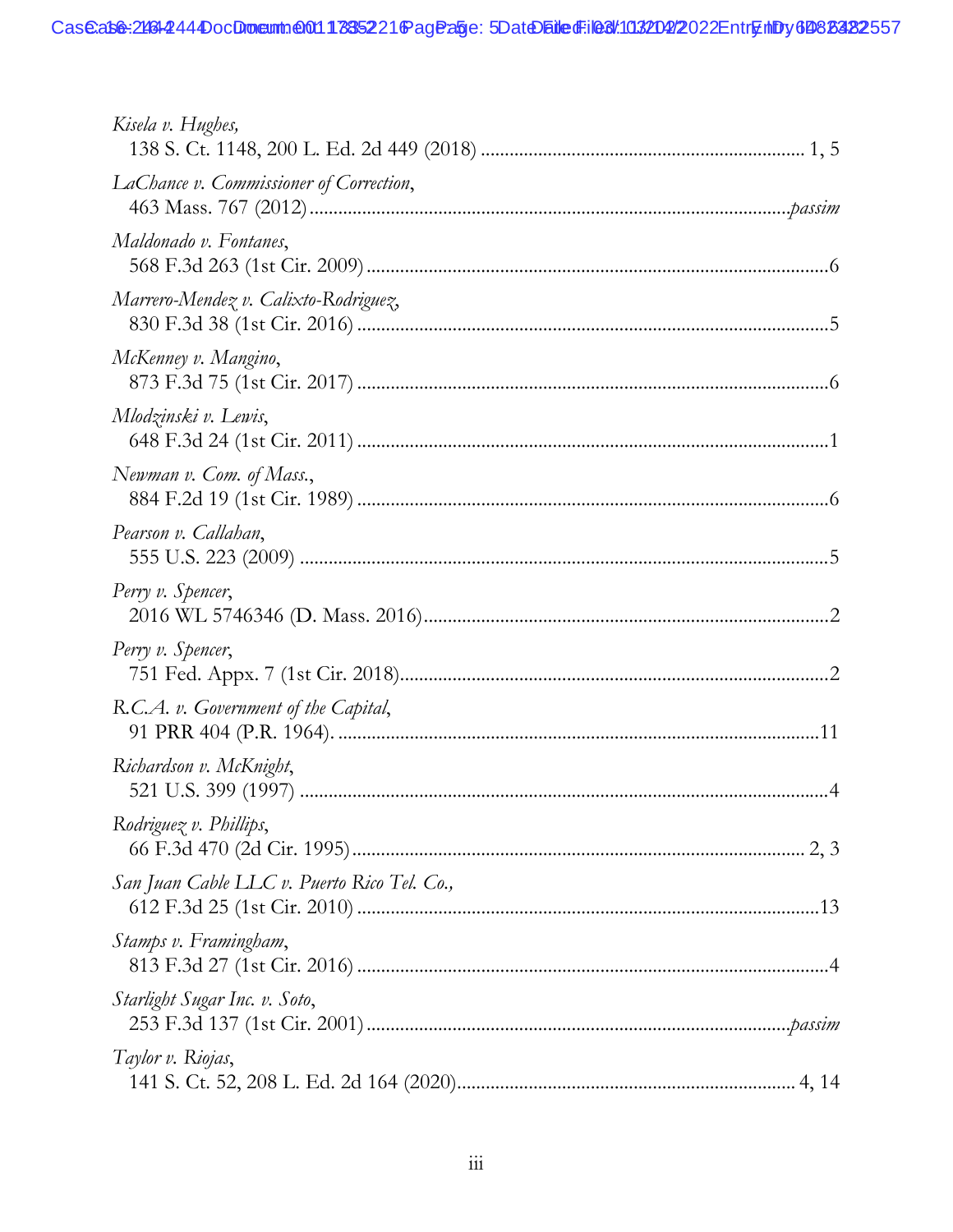| Trailer Marine Transport Corp. v. Rivera Vazquez, |  |
|---------------------------------------------------|--|
| Westefer v. Snyder,                               |  |
| Wilkinson v. Austin,                              |  |
| Wilson v. City of Boston,                         |  |

## **Statutes**

| 42 U.S.C. § 1983 |  |
|------------------|--|
|------------------|--|

# **Rules and Regulations**

| Fed. R. App. P. |  |  |  |
|-----------------|--|--|--|
|-----------------|--|--|--|

# **Constitutional Provisions**

| U.S. Const. amend |
|-------------------|
|-------------------|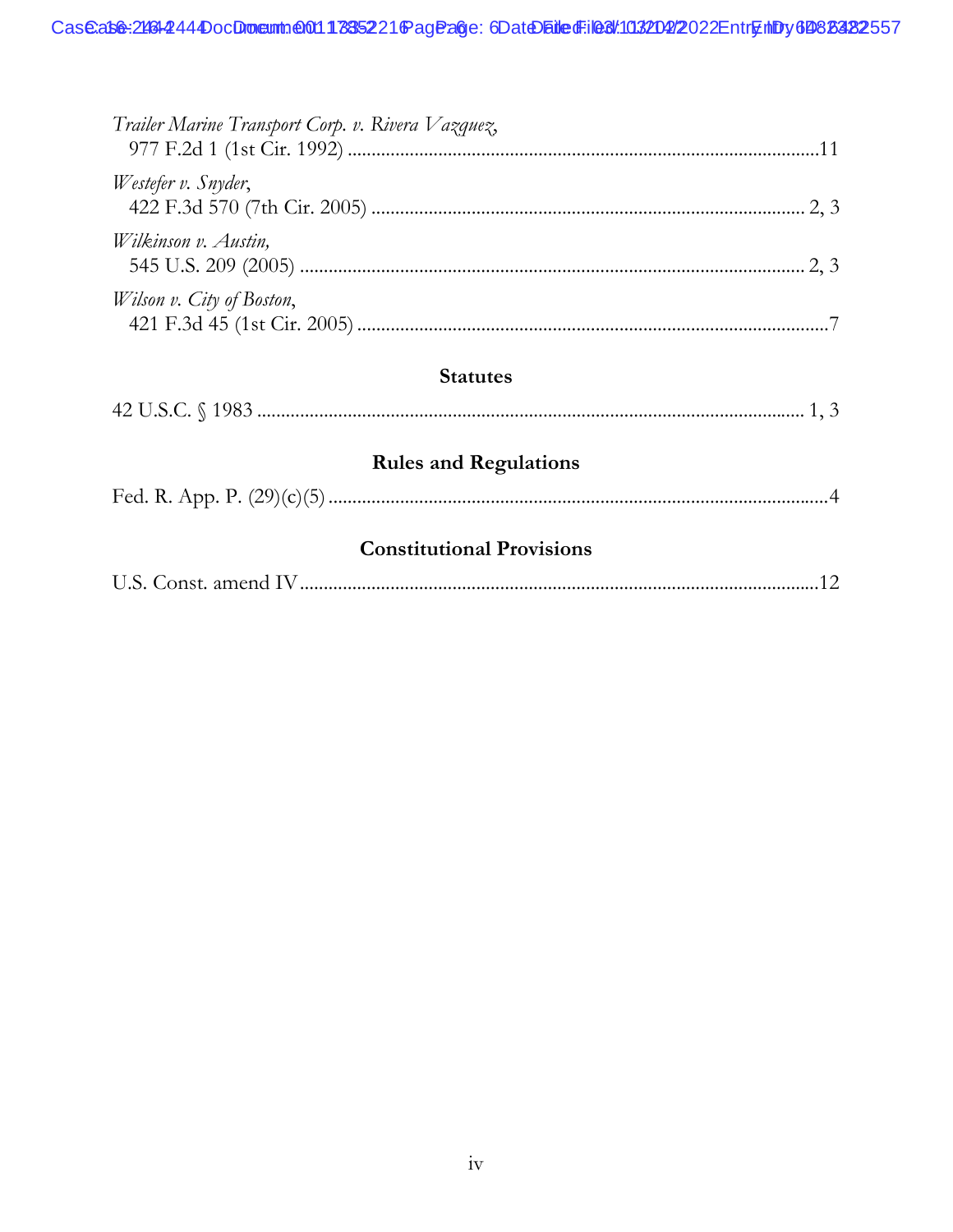## **RULE 26.1 CORPORATE DISCLOSURE STATEMENT**

*Amici curiae* are nonprofit entities operating under § 501(c)(3) of the Internal Revenue Code. *Amici* are not subsidiaries or affiliates of any publicly owned corporations and do not issue shares of stock. No publicly held corporation has a direct financial interest in the outcome of this litigation due to *amici*'s participation.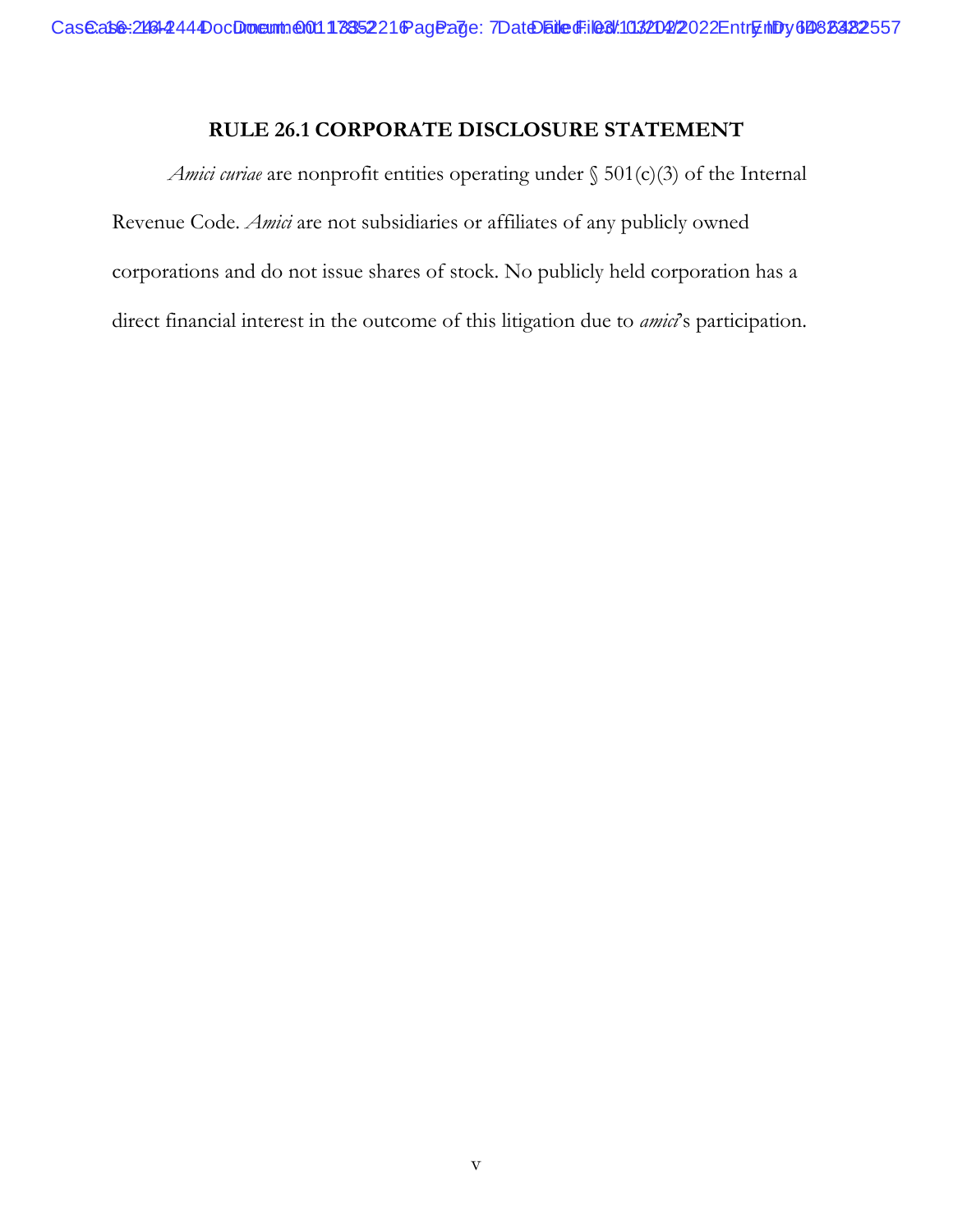#### **INTRODUCTION**

Text is paramount in statutory interpretation, except when it isn't. Although the text of 42 U.S.C. § 1983 expressly imposes liability on "[e]very person" acting under color of law who deprives someone of a federal right, the U.S. Supreme Court has construed § 1983 to contain a qualified immunity defense. That defense is grounded in the Court's understanding of Congressional purpose. In the Court's view, Congress sought to impose  $\S$  1983 liability only on people who had "fair notice," primarily through case law, that their actions were unlawful. *Kisela v. Hughes,* 138 S. Ct. 1148, 1152, 200 L. Ed. 2d 449 (2018). The Court has thus held that government actors are entitled to qualified immunity when case law at the time of an alleged deprivation of rights did not "clearly establish" the right in question. *See id.*

Because qualified immunity owes its entire existence to this rationale—that government actors should be judged against the cases on the books when they acted—its application must be limited to instances that fit that rationale. The text of § 1983 prescribes no other applications of qualified immunity because, in fact, it does not prescribe qualified immunity at all.

This brief addresses a discrete but important way in which that rationale relates to this case. For 468 days between December 2010 and March 2012, and for 143 days between September 2012 and February 2013, the Massachusetts Department of Correction (DOC) forced Jwainus Perry to spend at least 23 hours a day alone in a tiny, windowless cell. As Mr. Perry has shown, federal decisions issued before Mr.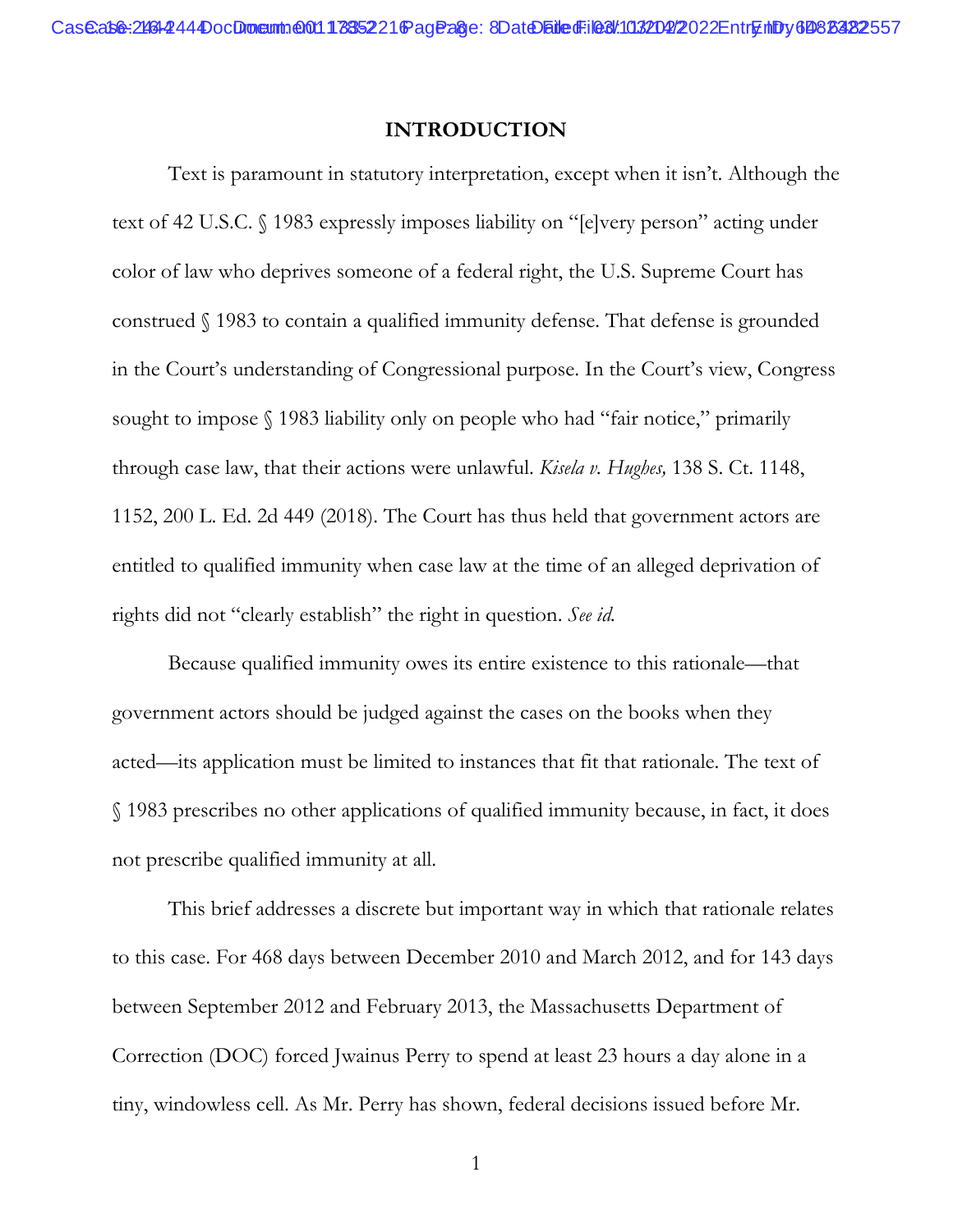Perry's confinement confirmed that he was entitled to procedural due process before and while being trapped in such conditions. *See* Pltf. Br. 7-16, 18-26; *see, e.g., Wilkinson v. Austin,* 545 U.S. 209 (2005); *Greenholz v. Inmates of Neb. Penal & Corr. Complex*, 442 U.S. 1 (1979); *Hewitt v. Helms*, 459 U.S. 460 (1983); *Colon v. Howard*, 215 F.3d 227, 231- 32 (2d Cir. 2000); *Rodriguez v. Phillips*, 66 F.3d 470, 480 (2d Cir. 1995); *Black v. Parke*, 4 F.3d 442, 447 (6th Cir. 1993); *Westefer v. Snyder*, 422 F.3d 570, 589-90 (7th Cir. 2005).

Yet the district court and a panel of this Court concluded that DOC officers were entitled to qualified immunity for failing to provide Mr. Perry with the procedural protections that the constitution requires. The courts reached their conclusions after citing *LaChance v. Commissioner of Correction*, 463 Mass. 767 (2012), a case decided by the Massachusetts Supreme Judicial Court in November 2012, nearly two years after the start of Mr. Perry's solitary confinement. *See Perry v. Spencer*, 2016 WL 5746346, at \*15-16 (D. Mass. 2016); *Perry v. Spencer*, 751 Fed. Appx. 7, 10-12 (1st Cir. 2018). *LaChance* recognized that incarcerated individuals accrue due process protections after 90 days of solitary confinement—the very right Mr. Perry advances here—but held that this right had not been clearly established before the November 2012 decision in *LaChance* itself. *See* 463 Mass. at 776-778.

When viewed against the rationale that has been articulated for a qualified immunity defense—notice based on case law at the time of the challenged conduct the *LaChance* decision cannot support the application of immunity here. *LaChance* was decided well into the deprivation of Mr. Perry's rights. On the merits, its holding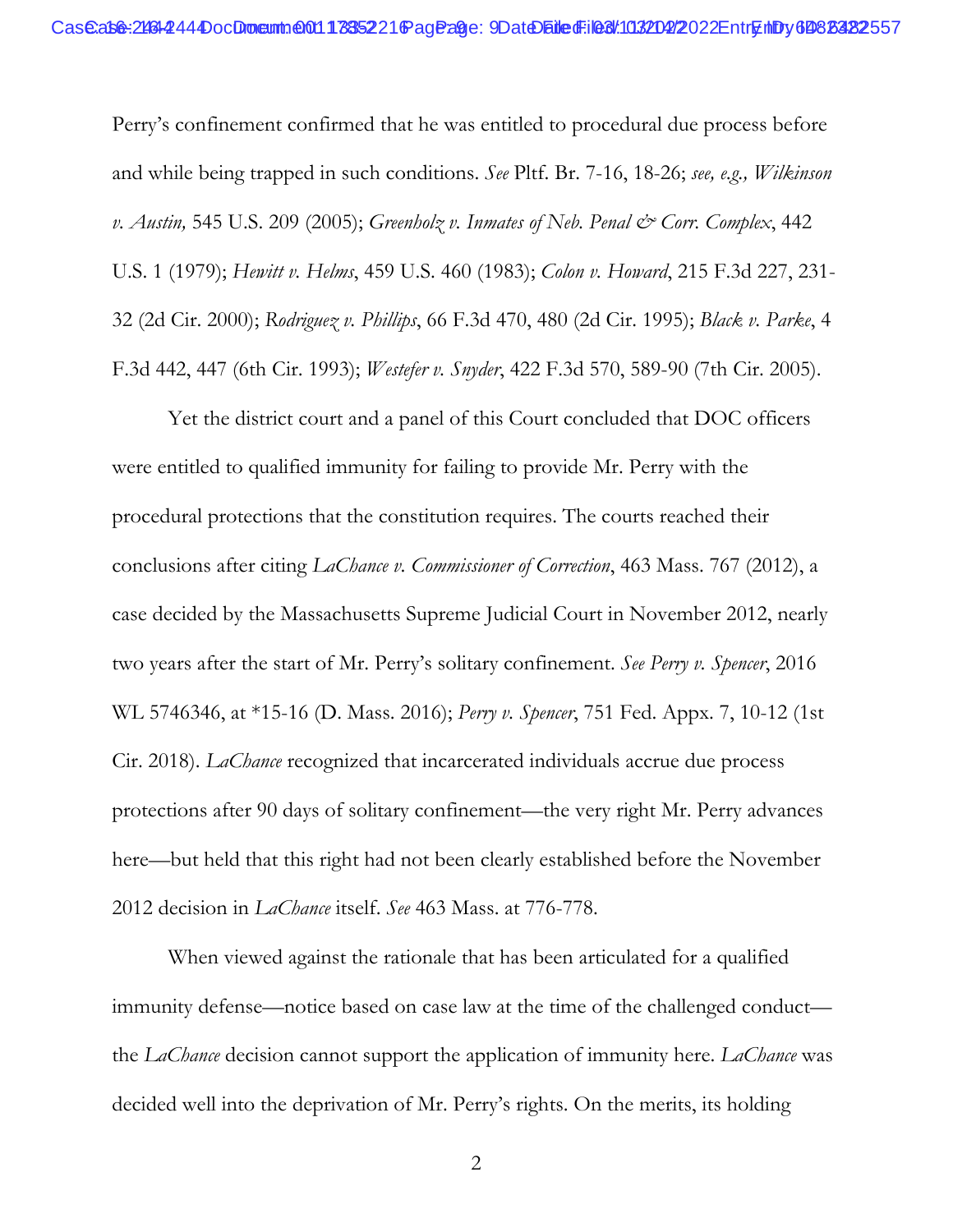supports Mr. Perry's claim that he had a procedural due process right against the arbitrary imposition of lengthy solitary confinement. The only aspect of *LaChance* that is arguably consistent with the defendants' position in this case is its pronouncement that the right was not clearly established before November 2012. But *LaChance* itself did not exist before November 2012, so state officials could not have relied on any confusion created by that decision when they began subjecting Mr. Perry to solitary confinement in December 2010. In the interim, those officials were on notice of the case law that *did* exist, which clearly established the right he seeks to vindicate. *See* Pltf. Br. 7-16, 18-26; *Wilkinson,* 545 U.S. 209; *Greenholz*, 442 U.S. 1; *Hewitt*, 459 U.S. 460; *Colon*, 215 F.3d at 231-32; *Rodriguez*, 66 F.3d at 480; *Black*, 4 F.3d at 447; *Westefer*, 422 F.3d at 589-90. Mr. Perry's solitary confinement then became less justifiable, not more, when it continued after *LaChance* was decided.

Even if the laws of time and space did not relegate *LaChance* to irrelevance here, its relevance would be negligible for the additional reason that state courts have no particular expertise in deciding when rights are clearly established for § 1983 purposes. To be sure, if a federal court is persuaded by *the reasoning* of a state court's conclusion that a right was not clearly established at a particular time, the federal court can note its agreement with that reasoning. But *the fact* that a post-conduct state court case held that a right had not been clearly established—especially where, as in *LaChance*, that same court also held that case law favored a recognition of the right should not contribute to an application of qualified immunity by a federal court.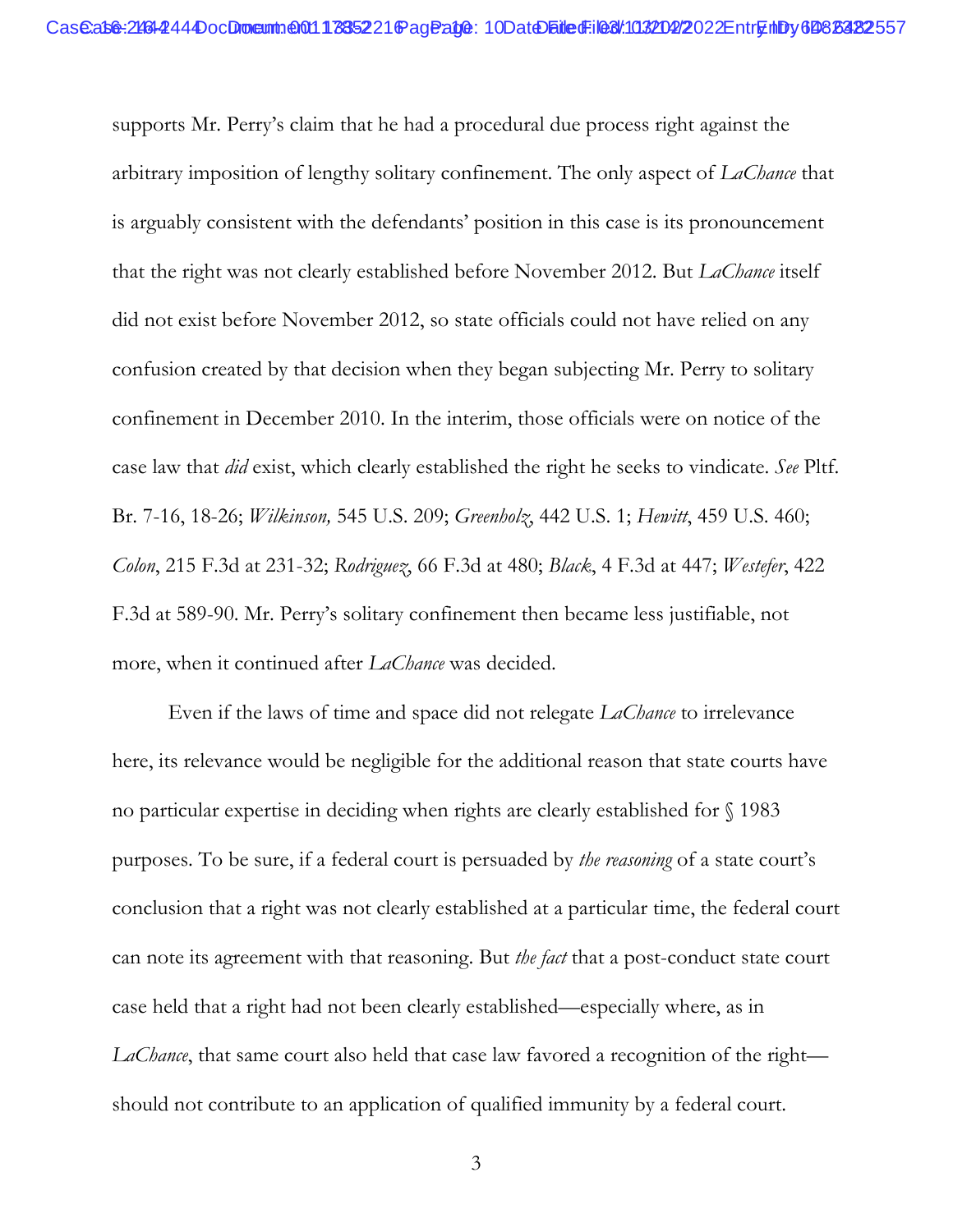For the reasons stated below, and those stated by Mr. Perry, this Court should reverse the district court's grant of summary judgment.

### **INTEREST OF AMICI CURIAE1**

*Amici* the American Civil Liberties Union (ACLU), the ACLU of Massachusetts, Inc., the ACLU of Maine, the ACLU of New Hampshire, and the ACLU of Rhode Island are nonpartisan organizations dedicated to the principles of liberty and equality embodied in the constitution and the nation's civil-rights laws. *Amici* have a longstanding interest in ensuring that civil rights and civil liberties meaningfully protect people, which cannot happen if government actors are needlessly immunized for violating the law and the constitution. Accordingly, *amici*  frequently participate directly or as amicus in cases involving qualified immunity. *See Taylor v. Riojas*, 141 S. Ct. 52, 208 L. Ed. 2d 164 (2020) (amicus); *D.C. v. Wesby*, 138 S. Ct. 577, 199 L. Ed. 2d 453 (2018) (amicus); *Richardson v. McKnight*, 521 U.S. 399 (1997) (amicus); *Saucier v. Katz*, 533 U.S. 194 (2001) (amicus); *Gray v. Cummings*, 917 F.3d 1 (1st Cir. 2019) (direct representation); *Stamps v. Framingham*, 813 F.3d 27 (1st Cir. 2016) (amicus). The ACLU and ACLU of Massachusetts also filed an amicus brief in *LaChance*.

<sup>&</sup>lt;sup>1</sup> No party's counsel authored this brief in whole or in part. No party or party's counsel contributed money that was intended to fund preparing or submitting this brief. Only *amici*, their members or their counsel contributed money that was intended to fund preparing or submitting this brief. Fed. R. App. P.  $(29)(c)(5)$ .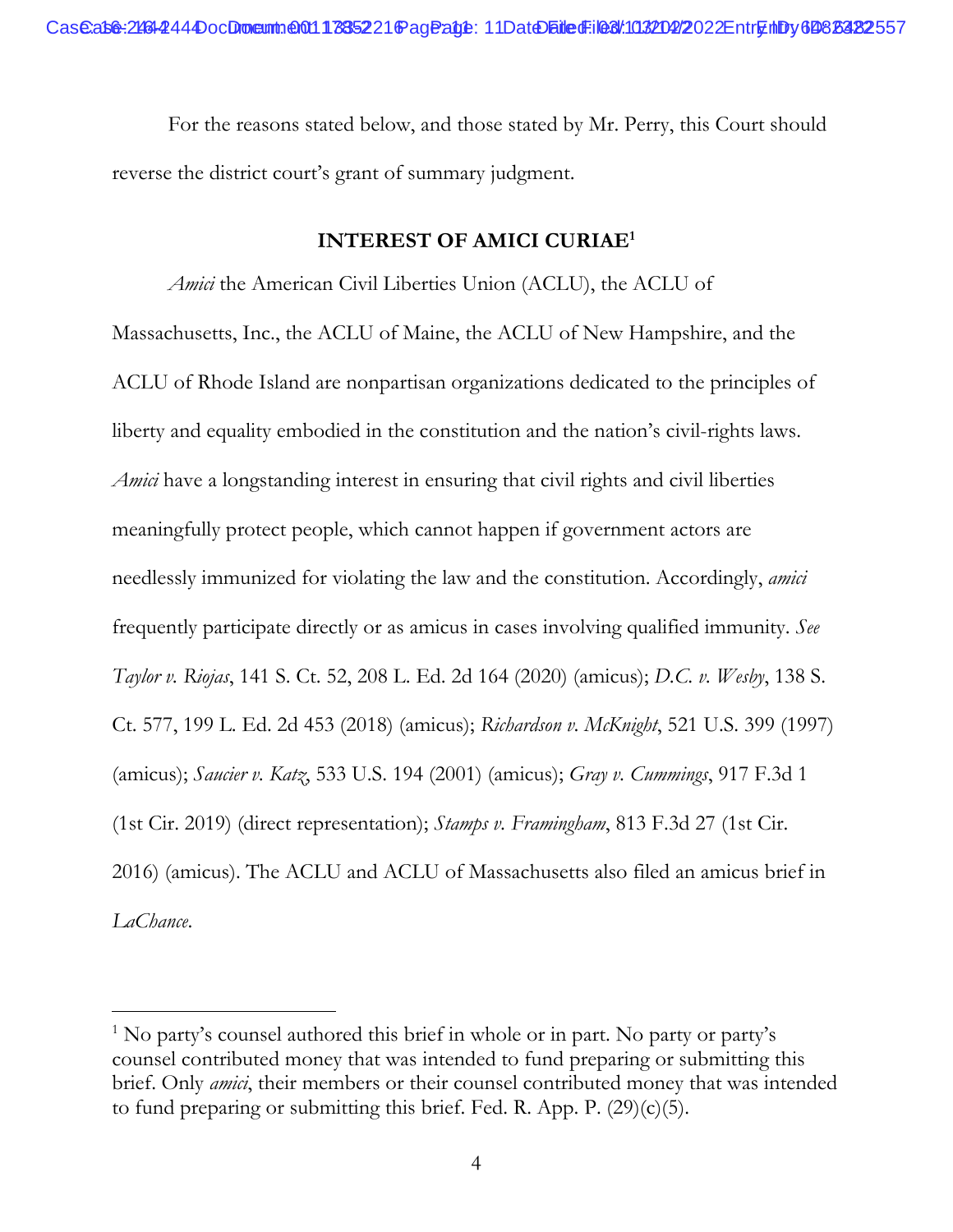#### **ARGUMENT**

#### **I. The touchstone of qualified immunity is notice.**

Qualified immunity's protection for unlawful behavior applies only where government actors could have reasonably believed their actions were lawful at the time of the challenged conduct. *Cf. Davis v. Scherer*, 468 U.S. 183, 195 (1984). The doctrine is designed "to ensure that before they are subjected to suit, officers are on notice their conduct is unlawful." *Hope v. Pelzer*, 536 U.S. 730, 739 (2002). Qualified immunity therefore turns on "fair notice." *Kisela,* 138 S. Ct. at 1152; *see also Justiano v. Walker*, 986 F.3d 11, 27 (1st Cir. 2021) (confirming officials can only be liable where there is the "requisite notice"). The doctrine protects officers who lack "fair warning" that their conduct was unlawful, *Mlodzinski v. Lewis*, 648 F.3d 24, 37 (1st Cir. 2011), but those who had advance notice cannot evade liability, *see, e.g., Marrero-Mendez v. Calixto-Rodriguez*, 830 F.3d 38, 47 (1st Cir. 2016). Government actors are deemed to lack the requisite notice when "their conduct does not violate clearly established statutory or constitutional rights*." Pearson v. Callahan*, 555 U.S. 223, 231 (2009).

In applying qualified immunity, courts have presumed that government actors are informed primarily by case law. Thus, a constitutional right is clearly established where there is either controlling authority or a consensus of persuasive authority sufficient to send a clear signal to a reasonable official that the challenged conduct is unlawful. *See, e.g., Alfano v. Lynch*, 847 F.3d 71, 75 (1st Cir. 2017). And because government actors can be guided only by the case law in existence at the time of their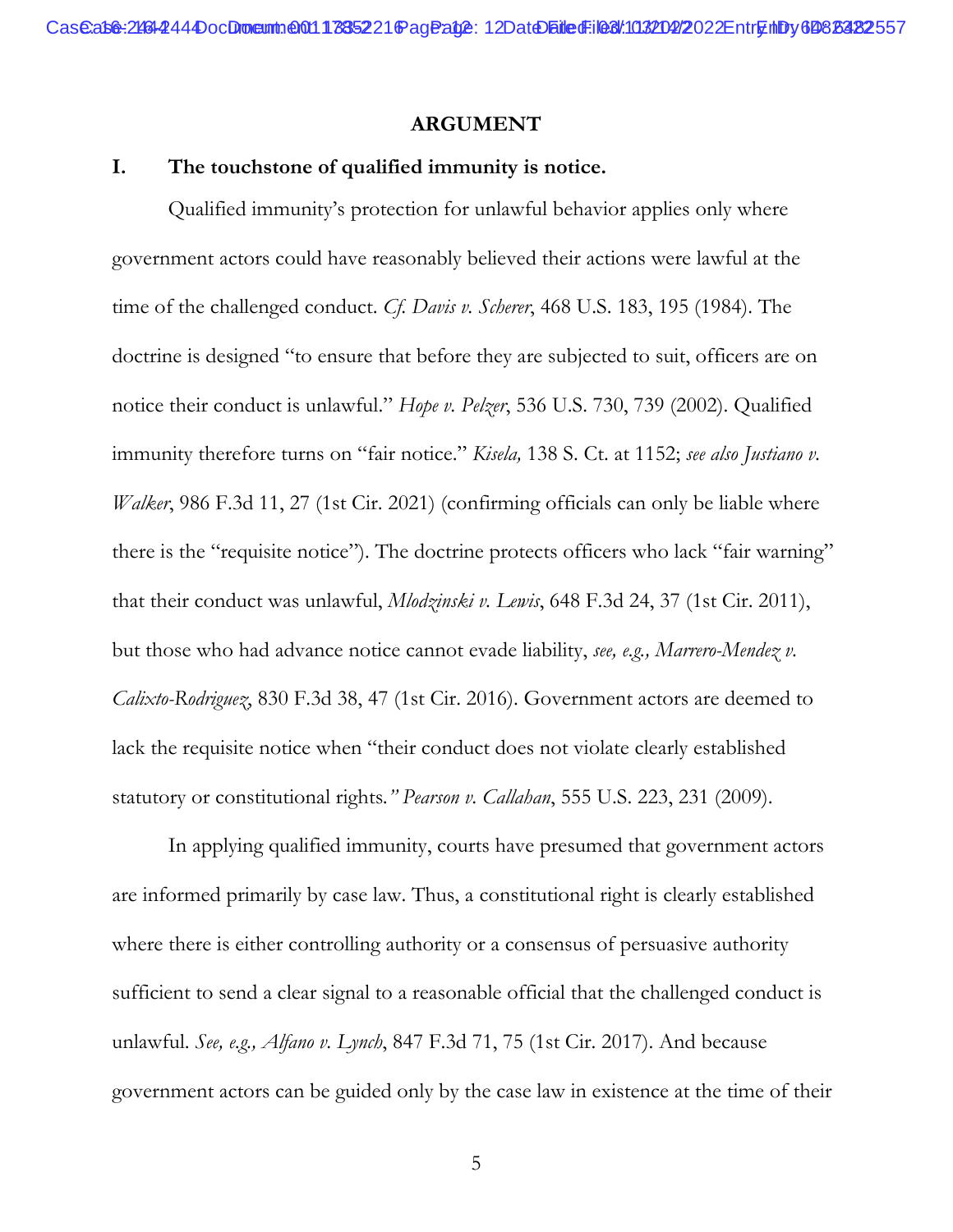conduct, the inquiry into what officials reasonably believed when they acted necessarily depends on the case law as it existed *when*, and *not after*, the challenged action occurred. As this Court has explained, "the salient question is whether the state of the law *at the time of the alleged violation* gave the defendant fair warning that his particular conduct was unconstitutional." *Maldonado v. Fontanes*, 568 F.3d 263, 269 (1st Cir. 2009) (emphasis added); *see also McKenney v. Mangino*, 873 F.3d 75, 83 (1st Cir. 2017) ("What counts is whether *precedents existing at the time of the incident* establish the applicable legal rule with sufficient clarity and specificity to put the official on notice that his contemplated course of conduct will violate that rule.") (emphasis added) (internal quotation marks omitted).

Reflecting that logic, this Court has made clear that government actors are presumed to be on notice when the "right was clear at the time defendants acted," "[e]ven if in the future this circuit or the Supreme Court rejects" the existence of that right. *Newman v. Com. of Mass.*, 884 F.2d 19, 25 (1st Cir. 1989). In *Newman*, this Court noted that, for qualified immunity purposes, it did not matter that the contours of the right at issue might change in the future, given that the Supreme Court had thus far avoided ruling on the matter and other circuits were not yet unanimous in their approach, because "at the time defendants acted" that right "was clearly established in our circuit." 84 F.2d at 25.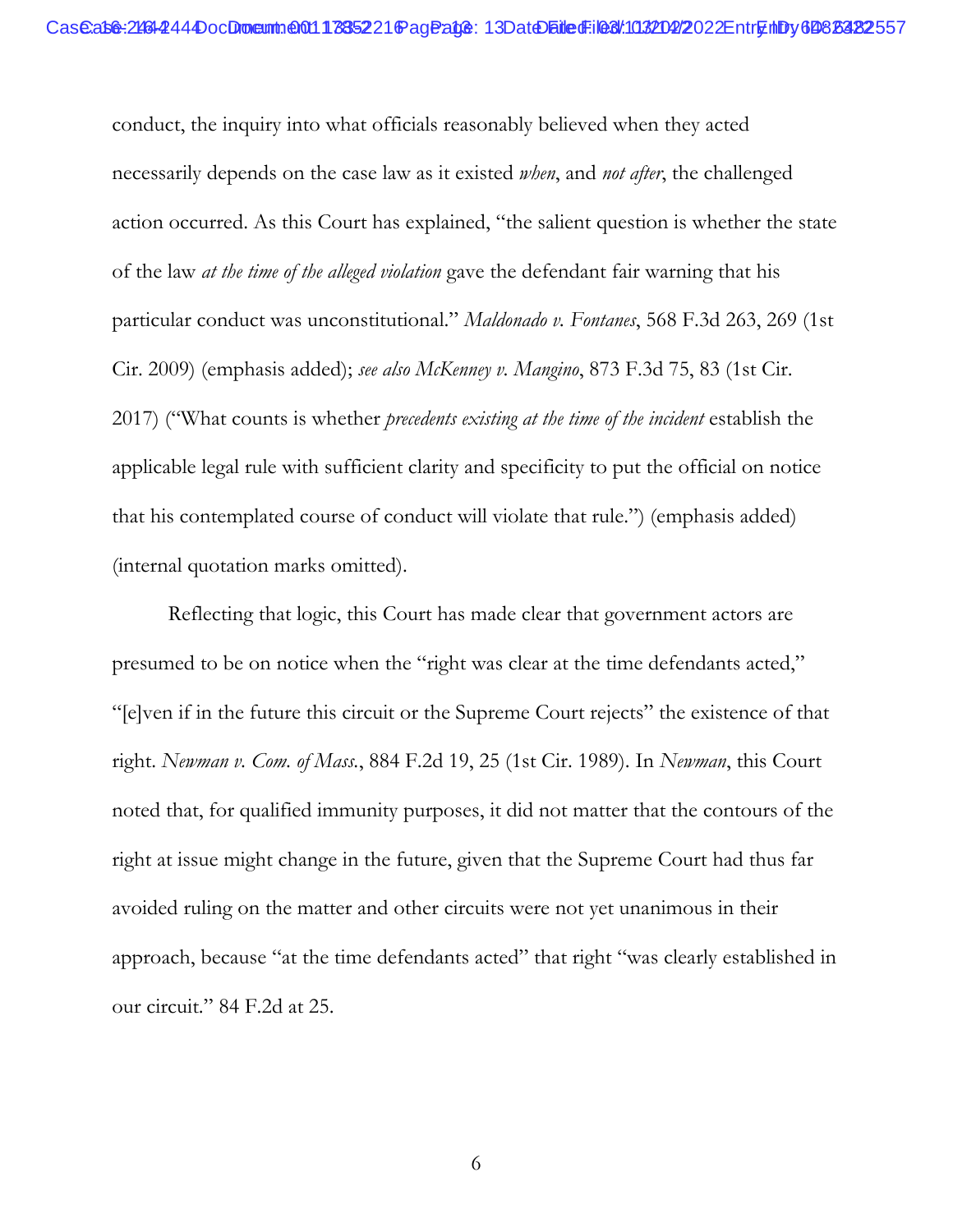## **II. A state court decision regarding whether a right was clearly established that post-dates the challenged conduct cannot be relevant to a qualified immunity analysis.**

Qualified immunity rests on the notion that government officials are on notice of a federal right, and thus can avoid violating it, if case law at the time of their conduct clearly established the contours of the right. Applying the core principles of notice described above, a decision that post-dates the challenged conduct cannot disrupt that clarity, and it especially cannot do so when it is a state court decision regarding whether a right was clearly established.

## **A. State court decisions post-dating the events in question should have little to no relevance to a federal court's qualified immunity inquiry.**

To determine whether a right has been clearly established at the time of a violation, this Court has looked to Supreme Court precedent, federal cases within and outside of this Circuit, and state court decisions of the state where the government actors operated. *See Wilson v. City of Boston*, 421 F.3d 45, 56 – 57 (1st Cir. 2005). As part of that approach, this Court has looked to state court decisions on the merits that were issued *before* the challenged conduct to help *confirm* federal courts' recognition of a clearly established right. *See, e.g., id.* at 57 (officers had notice that their conduct was unlawful where "it was well established in other federal courts and in Massachusetts state court, if not in this circuit"); *Alfano*, 847 F.3d at 78 (holding federal decisions demonstrated that the right was clearly established and noting "a decision of the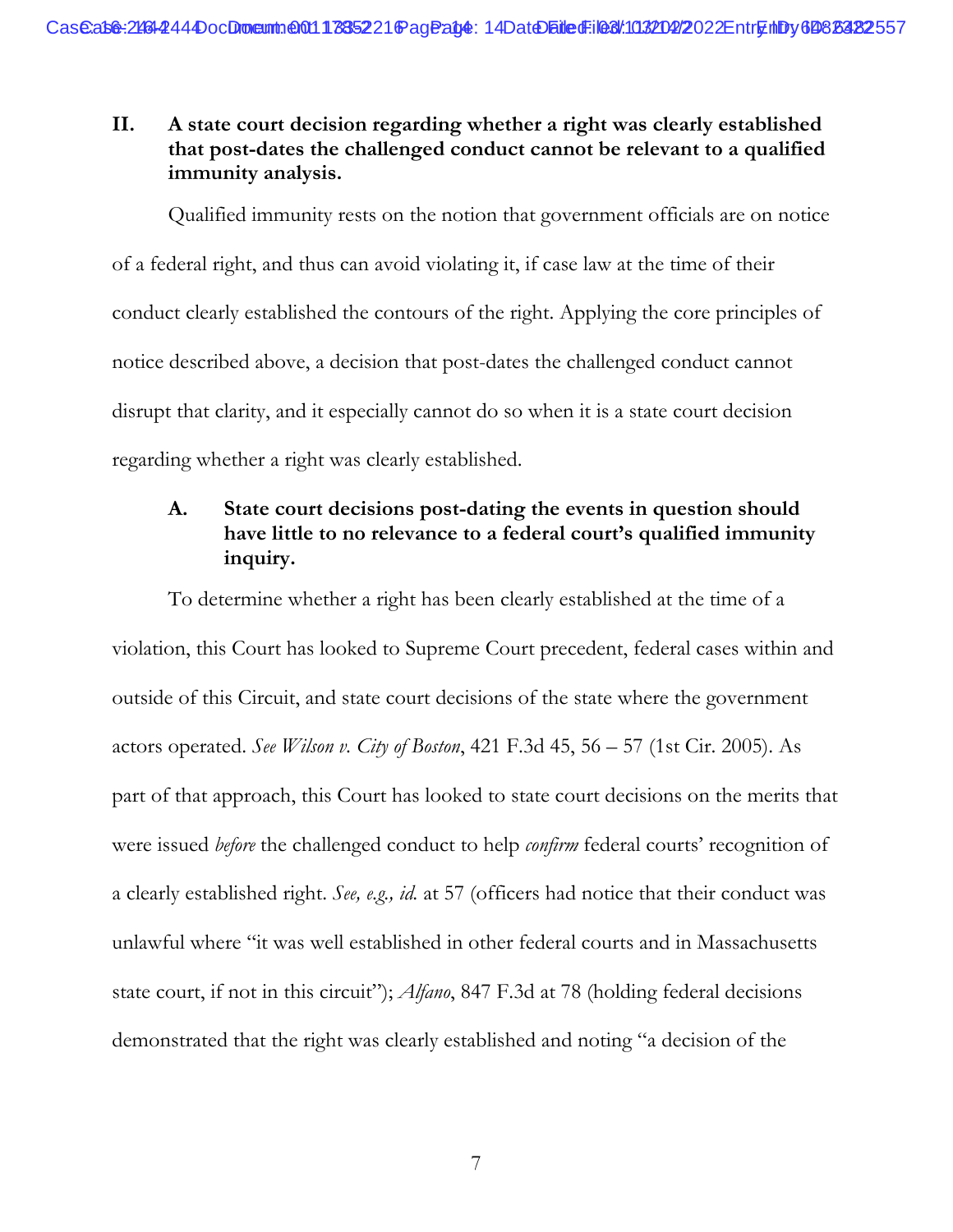state's highest court, the Massachusetts Supreme Judicial Court (SJC), confirms the result to which the federal cases unambiguously point").

That analysis is dispositively different, however, from attempting to immunize a government actor based on a state court decision that *followed* the challenged conduct and is *contradicted* by federal law. Because cases that post-date the challenged conduct are incapable of retroactively notifying government actors, they cannot trigger the notification rationale underlying qualified immunity. Indeed, the Supreme Court has made clear that such decisions are "of no use in the clearly established analysis." *Brosseau v. Haugen*, 543 U.S. 194, 200 n.4 (2004). The defendants in this case concur; they emphasize that the "pertinent inquiry" is whether the officers' "belief was reasonable based on then-existing case law." Def. Br. 15, 19–20.

Courts routinely rely on this reasoning to grant qualified immunity despite the existence of post-conduct case law confirming or clarifying the existence of the right in question. *See, e.g., Brousseau*, 543 U.S. at 200 n.4 (granting defendants' motion for summary judgment and refusing to consider cases regarding the lawfulness of using deadly force against a fleeing suspect that post-dated the conduct in question in its qualified immunity analysis); *Belcher v. City of Foley Ala*., 30 F.3d 1390, 1400 n.9 (11th Cir. 1994) (granting defendants' motion for summary judgment and refusing to consider a case plaintiffs argued established deliberate indifference because "it was decided after the conduct in this case occurred and, therefore, could not have clearly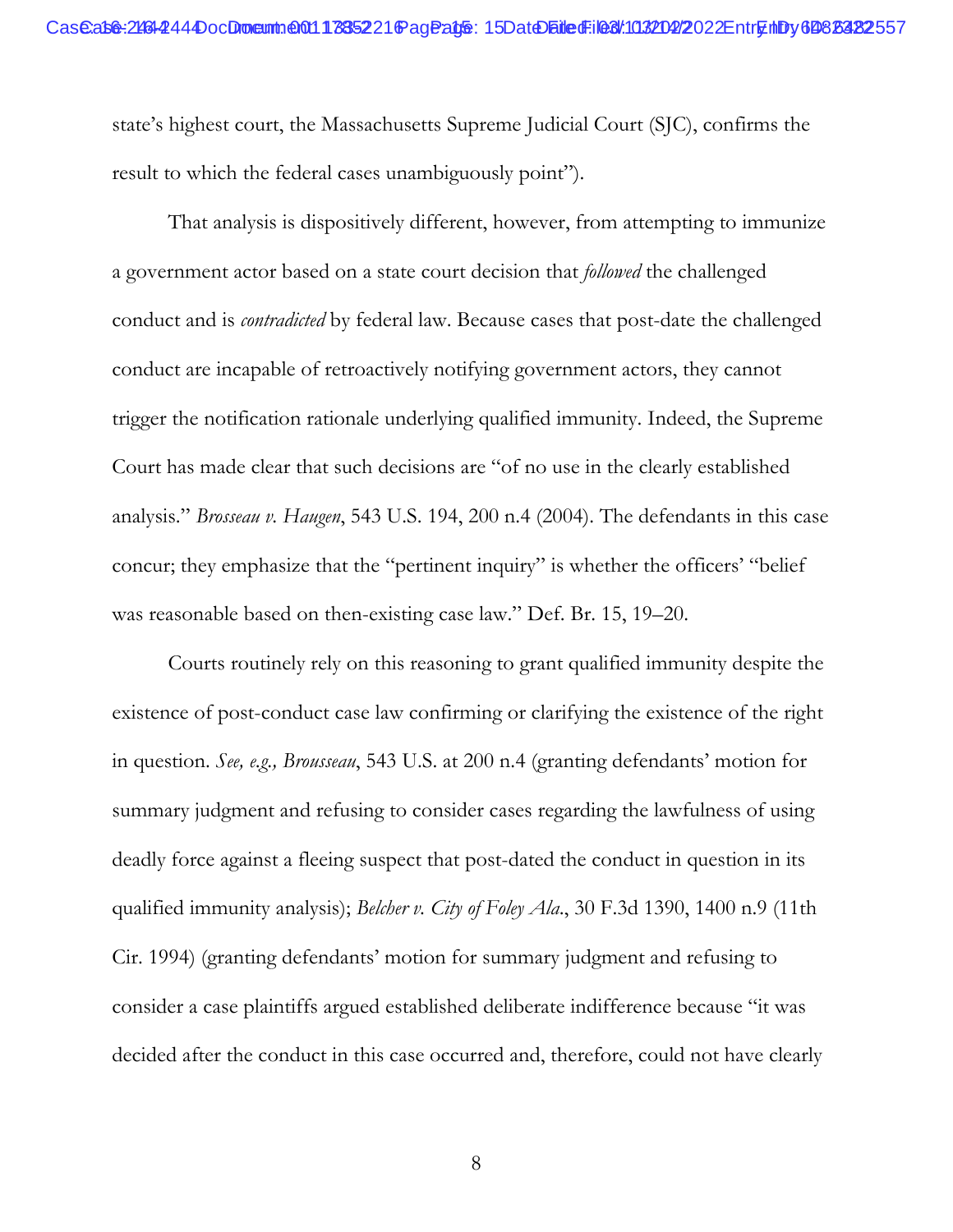established the law at the time of the conduct of this case."). 2 Just last year, this Court declined to revisit a decision granting qualified immunity to three police officers for their 2013 warrantless entry into an apartment under the community caretaking exception, even though the Supreme Court had subsequently held in *Caniglia v. Strom*, 141 S. Ct. 1596 (2021), "that police officers may not always enter a home without a warrant to engage in community caretaking functions." *Castagna v. Jean*, 2 F.4th 9, 10 (1st Cir. 2021). Since the relevant inquiry was whether "the officers' conduct was clearly established as unlawful in 2013," even U.S. Supreme Court precedent was irrelevant to this Court's qualified immunity analysis when it postdated the rights violation. *Id.*

This same reasoning dictates that courts cannot, consistent with the notice and reliance concerns animating the doctrine, grant qualified immunity based on postconduct case law that makes a right less clear. Such post-conduct decisions cannot have formed any part of the body of case law to which government actors might have referred when they acted. Fairness to government actors does not require the immunization of unconstitutional conduct where a government actor did not, and could not have, mistakenly relied on a decision.

<sup>&</sup>lt;sup>2</sup> In the analogous context of the good faith exception to the exclusionary rule, courts have similarly determined, "the exclusionary rule should not be applied if the evidence was gathered at a time when the Courts of Appeals approved the practice," even if that practice is subsequently found unlawful. *United States v. Baez*, 878 F. Supp. 2d 288, 292 (D. Mass. 2012).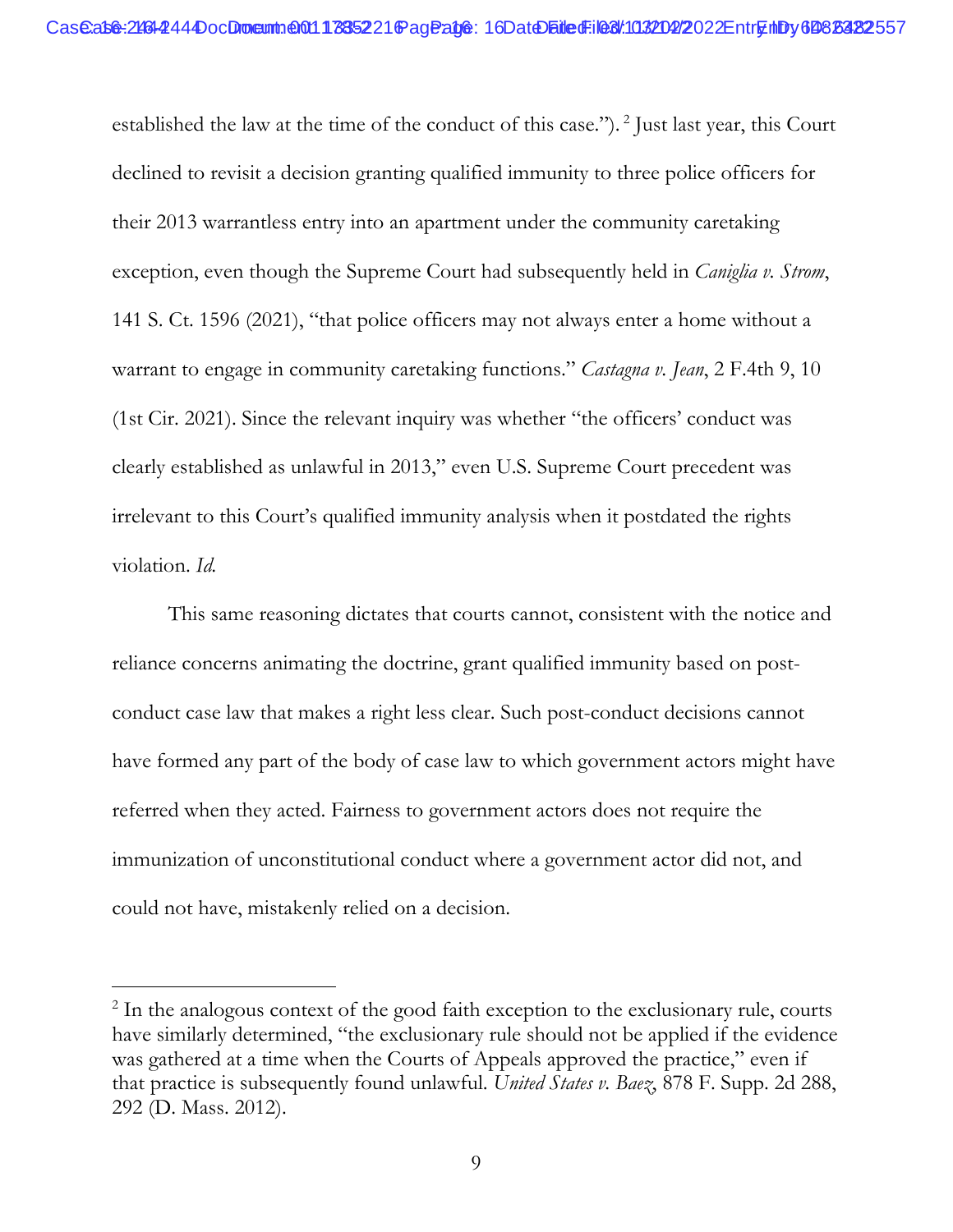The irrelevance of post-conduct state court cases with respect to this Court's qualified immunity analysis extends not just to decisions on the merits, but also to decisions regarding whether a right was clearly established. This is particularly so because while state courts can, and routinely do, independently interpret the scope of federal rights, *see, e.g., Hall v. Pennsylvania Bd. Of Probation and Parole*, 578 Pa. 245, 252– 253 (2004) (collecting cases), they have no such expertise in surveying the national legal landscape. At the most, a federal court could consider a state court decision issued after the challenged conduct if its reasoning persuasively suggests that the federal right was not clearly established at the time of the events at issue. But, when there was pre-conduct federal case law establishing the existence of the right, granting immunity based even in part on the mere fact of a post-conduct state court decision regarding whether the right was clearly established would extend immunity to circumstances that have no conceivable support in the notice principles on which the entire defense rests.

## **B. This Court's Starlight Sugar decision does not warrant a contrary result.**

Declining to consider a state court's post-conduct decision regarding whether a right was clearly established, when there is sufficient federal case law to establish that right, does not conflict with *Starlight Sugar Inc. v. Soto*, 253 F.3d 137 (1st Cir. 2001). There, this Court held that a right under the dormant commerce clause had not been clearly established because, while this Court had previously held that the dormant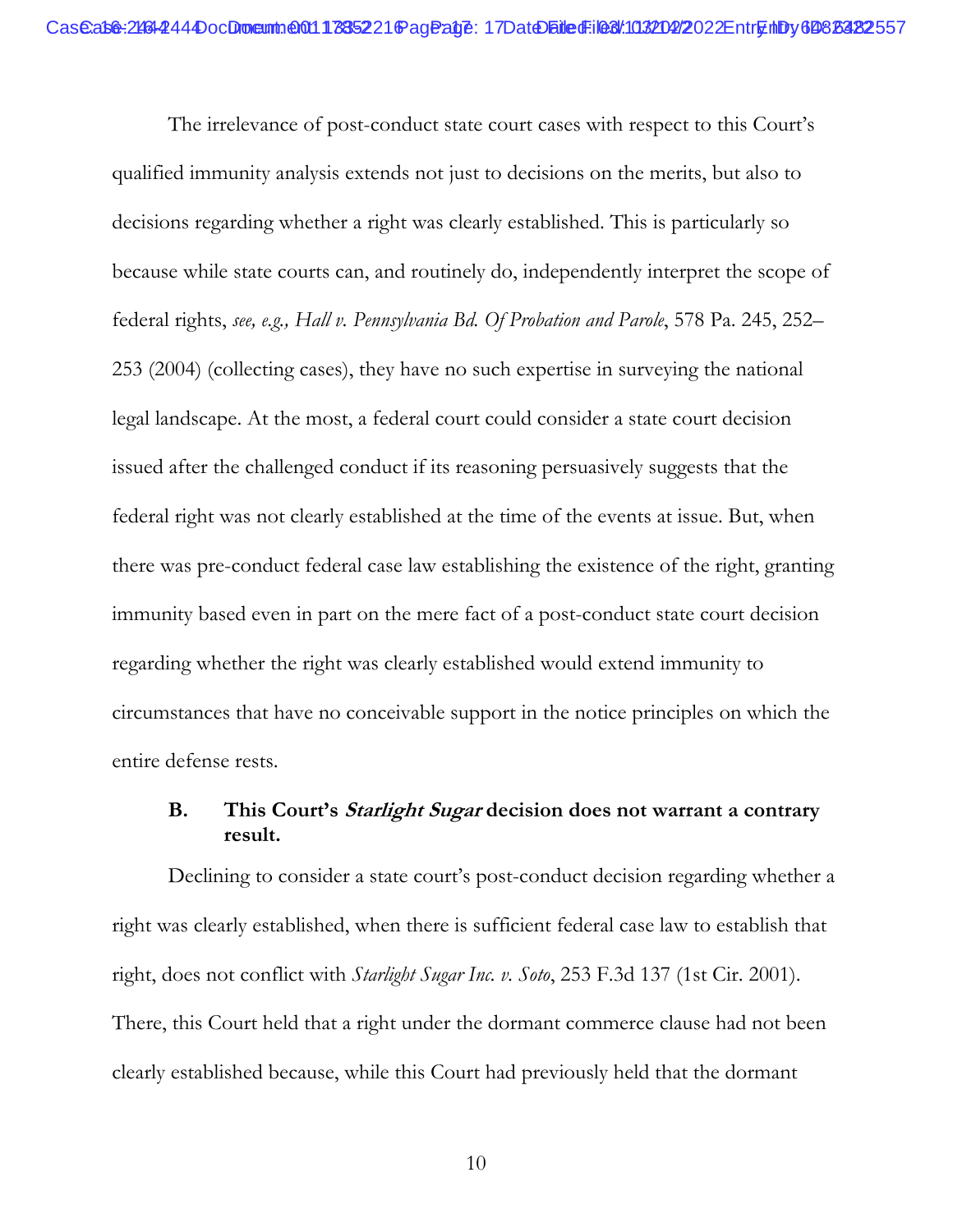commerce clause applied to Puerto Rico, *see Trailer Marine Transport Corp. v. Rivera Vazquez*, 977 F.2d 1 (1st Cir. 1992), decades earlier the Supreme Court of Puerto Rico had held that the dormant commerce clause had different "contours" when applied to Puerto Rico as opposed to the states, *R.C.A. v. Government of the Capital*, 91 PRR 404, 419 (P.R. 1964).

In short, *Starlight Sugar* declared an absence of clearly established law because of a conflict *on the merits* between federal case law and Puerto Rico case law that long *preceded* the challenged conduct. *See Starlight Sugar,* 253 F.3d at 145. There, it was at least factually plausible that, notwithstanding this Court's case law, the defendants could have acted, unlawfully and mistakenly, in reliance on the contrary case law of the Supreme Court of Puerto Rico. *Starlight Sugar* nowhere suggests that government actors could be confused, and that an absence of clearly established law could therefore arise, when those government actors initiated their conduct *before* the issuance of a state court decision questioning whether a right was clearly established.

In addition to being distinguishable, *Starlight Sugar*'s holding—that an absence of clearly established law can arise when there is a pre-conduct conflict between this Court's case law and the case law of a state or territory—is wrong and should be overruled. State and territorial decisions do not and cannot undo the notice provided by federal decisions. Once federal appellate courts have clearly held that a right exists, government actors are on notice that violating that right will risk § 1983 liability, and they cannot be surprised if they are held accountable for any such violation. *Cf. United*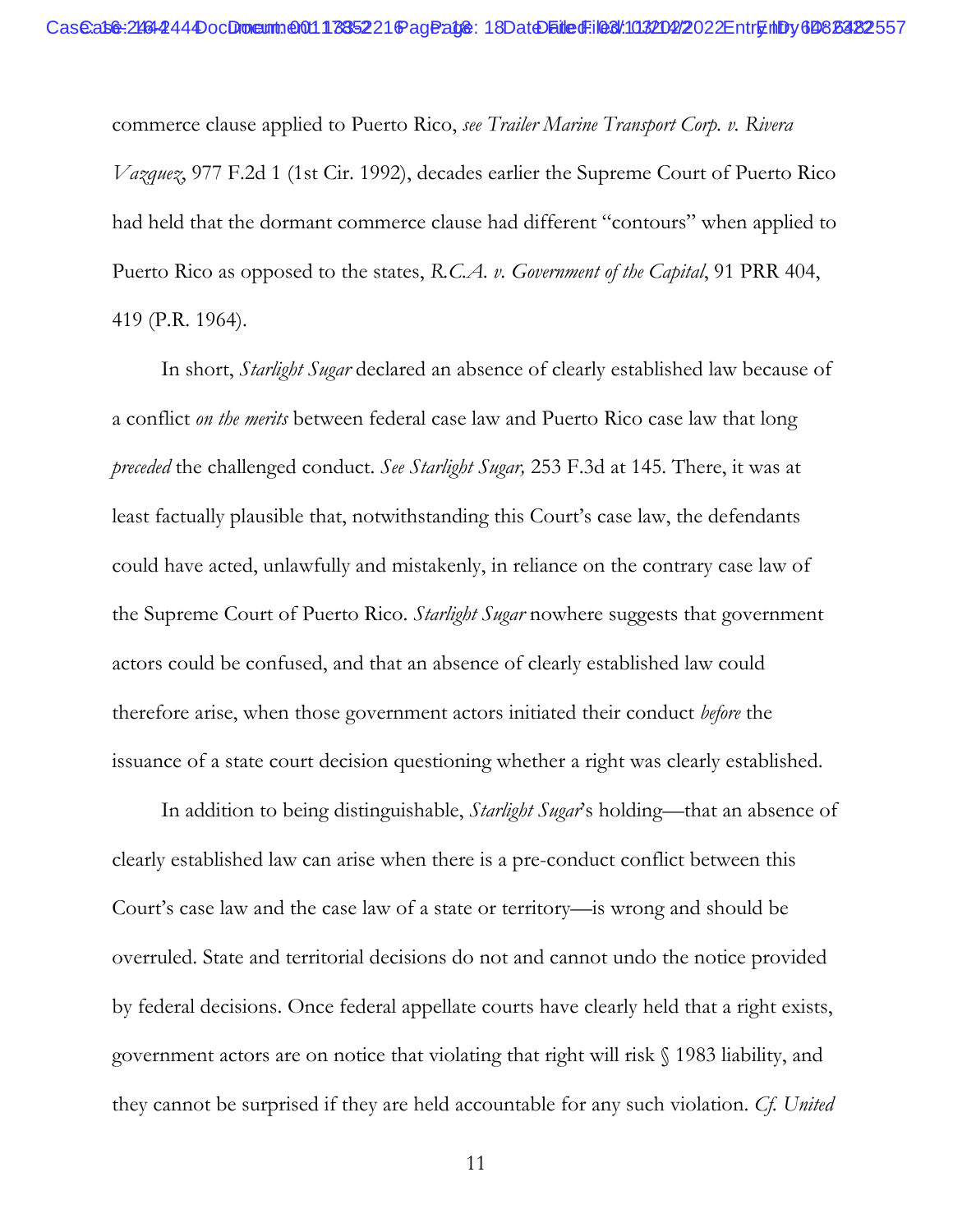*States v. Baez*, 878 F.Supp.2d 288, 295 (D. Mass. 2012) (explaining within the analogous context of the good faith exception to the exclusionary rule, "the decisions of state courts on federal Fourth Amendment law are not binding in the federal courts").

*Starlight Sugar'*s contrary approach risks several perverse consequences. To begin, all government actors would get two bites at the qualified immunity apple: one from the federal courts, and one from the state and territorial courts. Although a recognition of a federal right from *either* court would suffice to put government actors on notice—which is all that should matter for qualified immunity purposes—*Starlight Sugar* implies that government actors will remain free to violate a right so long as they can find *any* decision that says the law was not clearly established. There is no noticerelated reason to immunize those violations.

 *Starlight Sugar* also risks allowing state courts to dilute federal constitutional protections. "Federal law [] sets certain minimum requirements that States must meet but may exceed in providing appropriate relief." *Danforth v. Minnesota*, 552 U.S. 264, 288 (2008) (internal quotation marks omitted). State courts are not prohibited from providing greater protections to their residents than the federal constitution has required, but they cannot provide less. *Cf. United States v. Baez*, 878 F. Supp. 2d at 295. Given that limitation on the reach of state court decisions, this Court's qualified immunity cases should not allow weaker constitutional protections to prevail based a state court decision, where federal courts have already recognized the existence of a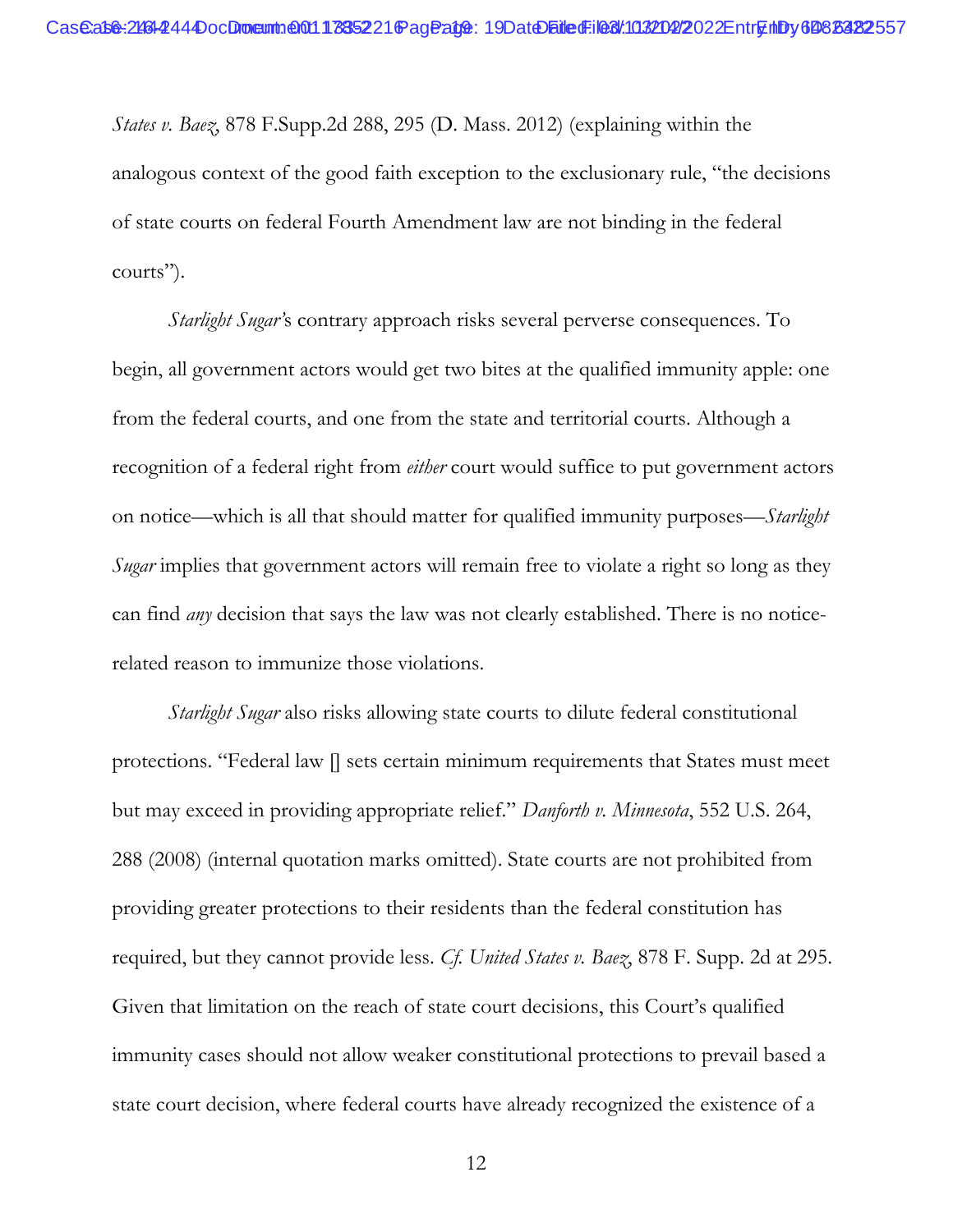right. Yet that is exactly what occurred when *Starlight Sugar* erased liability for actions that this Court had already determined were unconstitutional based on a less protective decision by a territorial court.

Finally, *Starlight Sugar* would seem to authorize inconsistent application of this Court's precedent, in contravention of the "law of the circuit" rule. *Cf. San Juan Cable LLC v. Puerto Rico Tel. Co.,* 612 F.3d 25, 33 (1st Cir. 2010). Under this approach, if the New Hampshire Supreme Court and the Supreme Judicial Court of Massachusetts take different views of whether or when a right was clearly established, this Court would provide different protections to individuals who had their rights violated in each state notwithstanding the weight of federal authority. This Court should take this opportunity to reverse a decision that can lead to such bizarre outcomes.

## **III. The Supreme Judicial Court's LaChance decision does not supply a reason to grant qualified immunity here.**

Like the district court and the panel decisions in this case, the defendants' supplemental brief points to the *LaChance* decision as a reason to apply qualified immunity. *See* Def. Br. 13-14, 22-23. But, under the principles articulated above, *LaChance* does not support the application of the doctrine here. If, as Mr. Perry has demonstrated, federal case law at the time of the conduct clearly established his legal rights, and therefore put government actors on notice that they were violating Mr. Perry's rights beginning in 2010, *see supra*, the Supreme Judicial Court's subsequent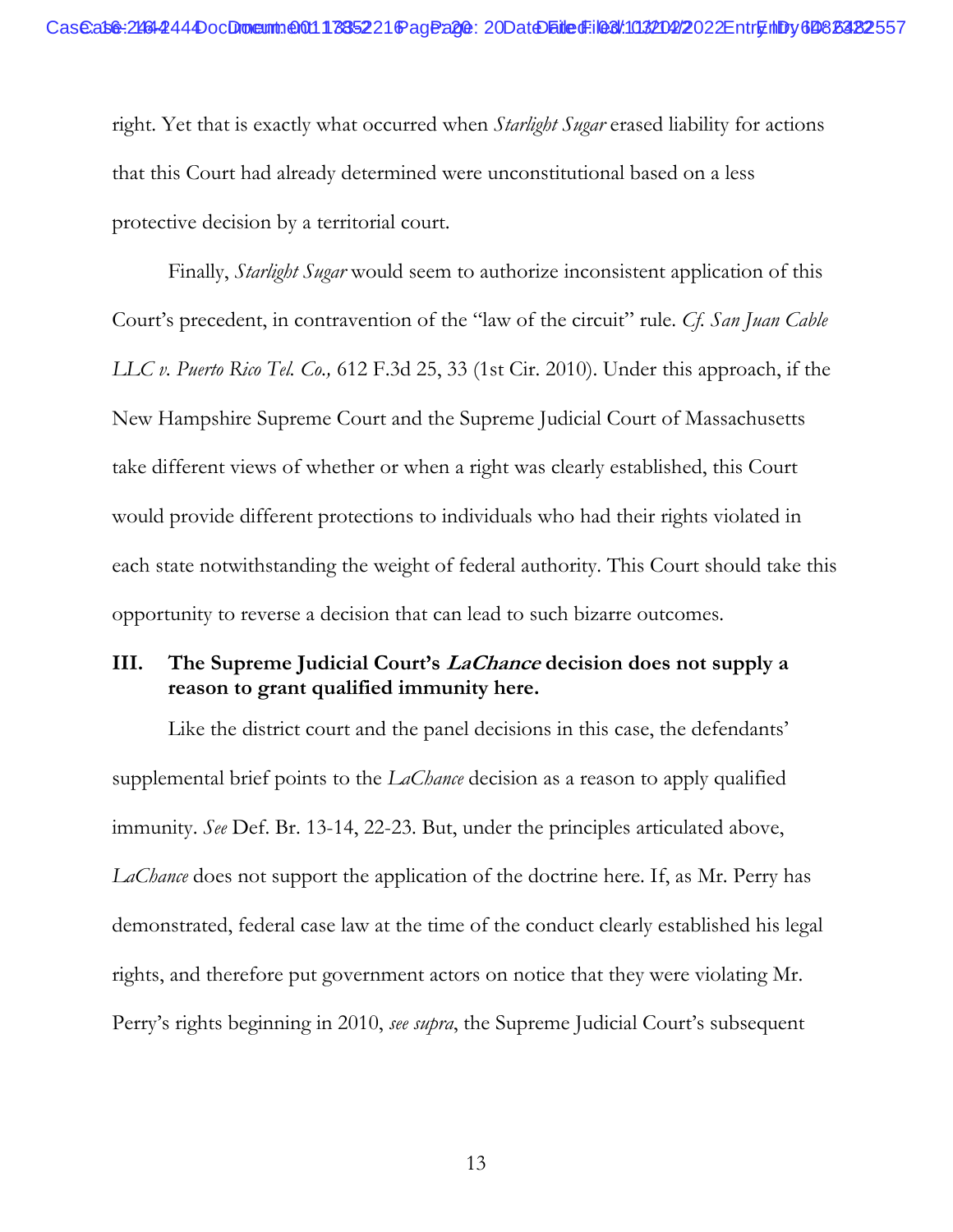November 2012 decision in *LaChance* could not have retroactively extinguished that notice.

First, *LaChance* agreed with Mr. Perry that a due process right existed for individuals being held in solitary confinement. It therefore did not present a conflicting interpretation of the federal constitutional right that government actors could have erroneously relied upon. Second, *LaChance* was not decided until *after* the majority of Mr. Perry's confinement had occurred. The DOC officials who placed Mr. Perry in solitary confinement for 611 days without a hearing did not act in reliance upon *LaChance*. Even under *Starlight Sugar*, deference to a state court decision cannot be justified where, as here, government officials have not, and could not have, relied upon that decision. *Cf*. Def. Br. 19 (asking this Court not to consider cases cited by Mr. Perry which issued after the underlying events). Third, DOC officials continued to hold Mr. Perry without adequate process for months *after* the *LaChance* held that such a practice was unconstitutional.

*LaChance* was decided on November 27, 2012. By then, Mr. Perry had already been held in solitary confinement for 60 continuous days and a total of 528 days without any meaningful review. "Confronted with the particularly egregious facts of this case, any reasonable officer should have realized" that Mr. Perry's confinement "offended the Constitution." *Taylor v. Riojas*, 141 S. Ct. at 54; *see also Hope*, 536 U.S. at 745(noting that "obvious cruelty" is sufficient to establish notice for the purposes of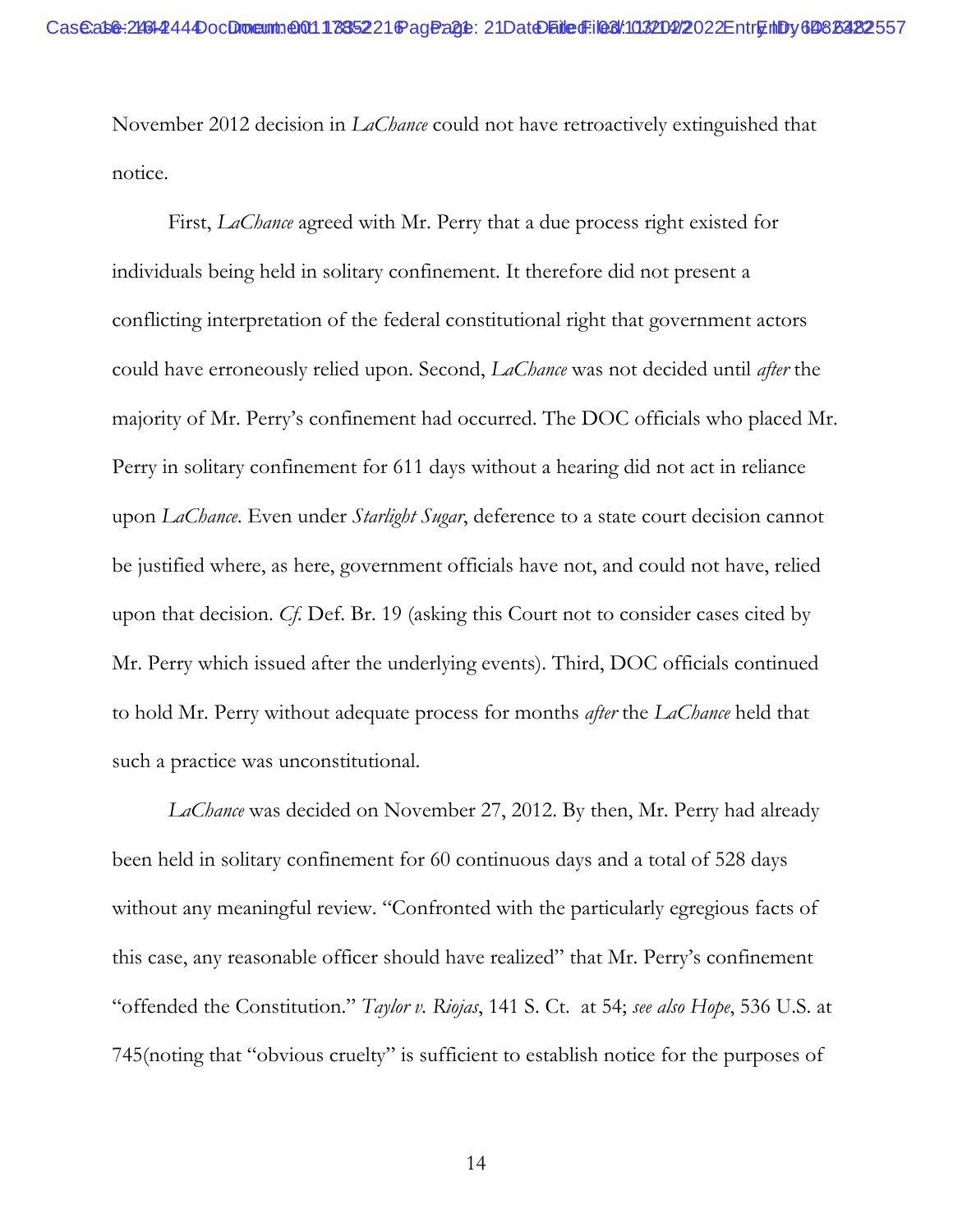qualified immunity). And if that was not enough, the case law that existed during that time gave the defendants ample notice that their conduct was unlawful.

Indeed, if the absence of notice had been the issue, then Mr. Perry's solitary confinement would have been immediately halted after the *LaChance* decision. But that is not what happened. Instead, the defendants continued to hold Mr. Perry under these conditions for another 83 days *after* the Supreme Judicial Court decided *LaChance*. As a result, by the time Mr. Perry was finally released, he had been held for 143 continuous days, and 611 days in total, without the constitutionally required review. Under the notice rationale for the qualified immunity defense—which, again, is the only rationale for the doctrine's existence—there is no reason why the defendants in this case should be shielded from liability for their illegal conduct.

### **CONCLUSION**

This Court should reverse the district court's summary judgment order.

Dated: March 11, 2022 Respectfully submitted,

*/s/ Matthew R. Segal*  Matthew R. Segal, 1<sup>st</sup> Cir. No. 1151872 Jessie J. Rossman, 1st Cir. No. 1161236 Areeba Jibril, 1<sup>st</sup> Cir. No. 1202531<sup>\*</sup> AMERICAN CIVIL LIBERTIES UNION FOUNDATION OF MASSACHUSETTS, INC. One Center Plaza, Suite 850 Boston, MA 02108 617.482.3170 msegal@aclum.org

 Admitted in California only; not admitted to the Massachusetts bar.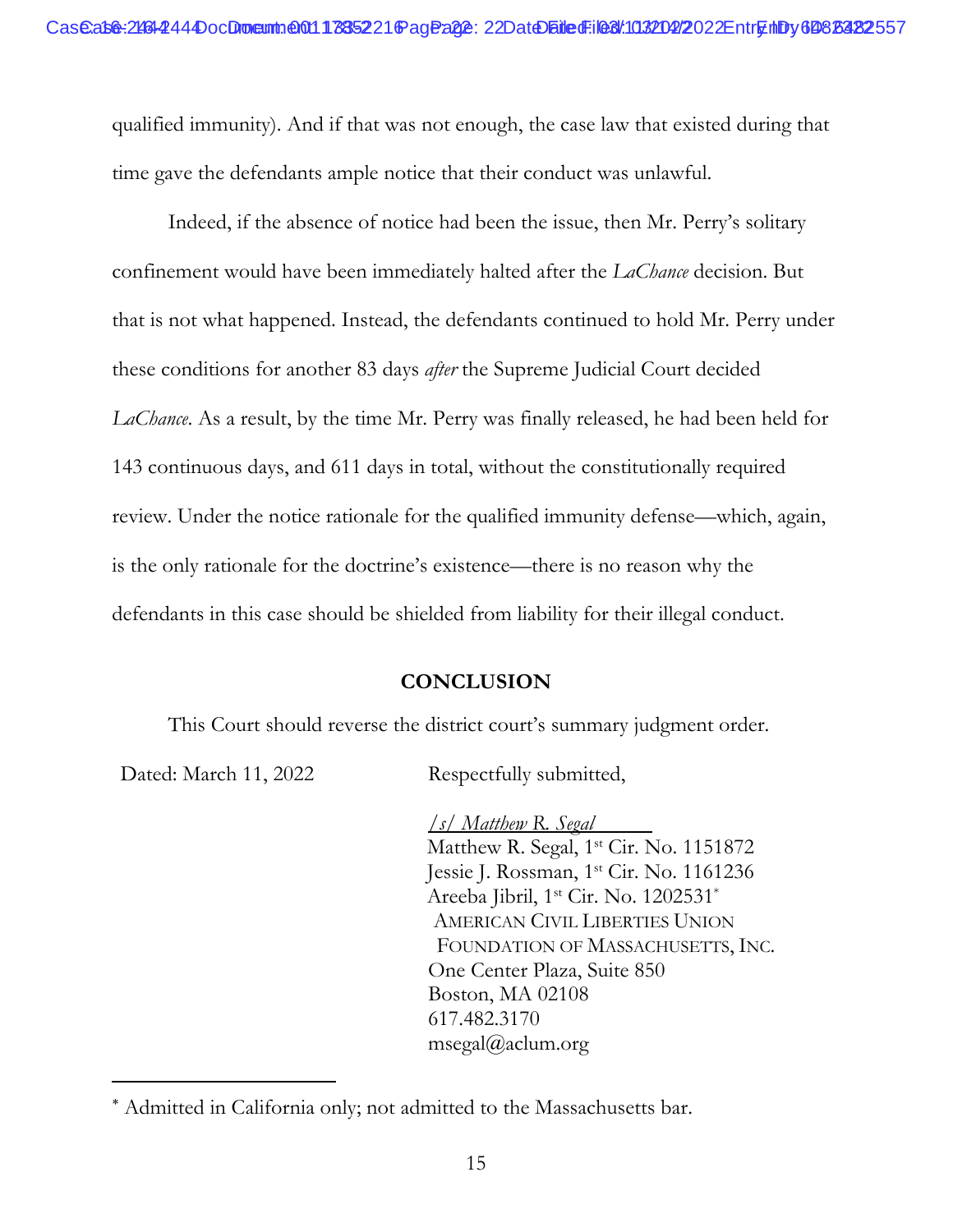Jennifer A. Wedekind AMERICAN CIVIL LIBERTIES UNION 915 15th Street, NW Washington, DC 20015 202-548-6610 jwedekind@aclu.org

Carol J. Garvan, 1st Cir. No. 1145471 Zachary L. Heiden, 1st Cir. No. 99242 AMERICAN CIVIL LIBERTIES UNION OF MAINE FOUNDATION P.O. Box 7860 Portland, ME 04112 207-619-6224 zheiden@aclumaine.org

Lynette Labinger, 1<sup>st</sup> Cir. No. 23027 Cooperating Counsel AMERICAN CIVIL LIBERTIES UNION FOUNDATION OF RHODE ISLAND      128 Dorrance St., Box 710 Providence, RI 02903 401-465-9565 ll@labingerlaw.com

Gilles R. Bissonnette, 1<sup>st</sup> Cir. No. 123868 AMERICAN CIVIL LIBERTIES UNION OF NEW HAMPSHIRE 18 Low Avenue, Concord, NH 03301 603-224-5591 gilles@aclu-nh.org

Counsel for *Amici Curiae*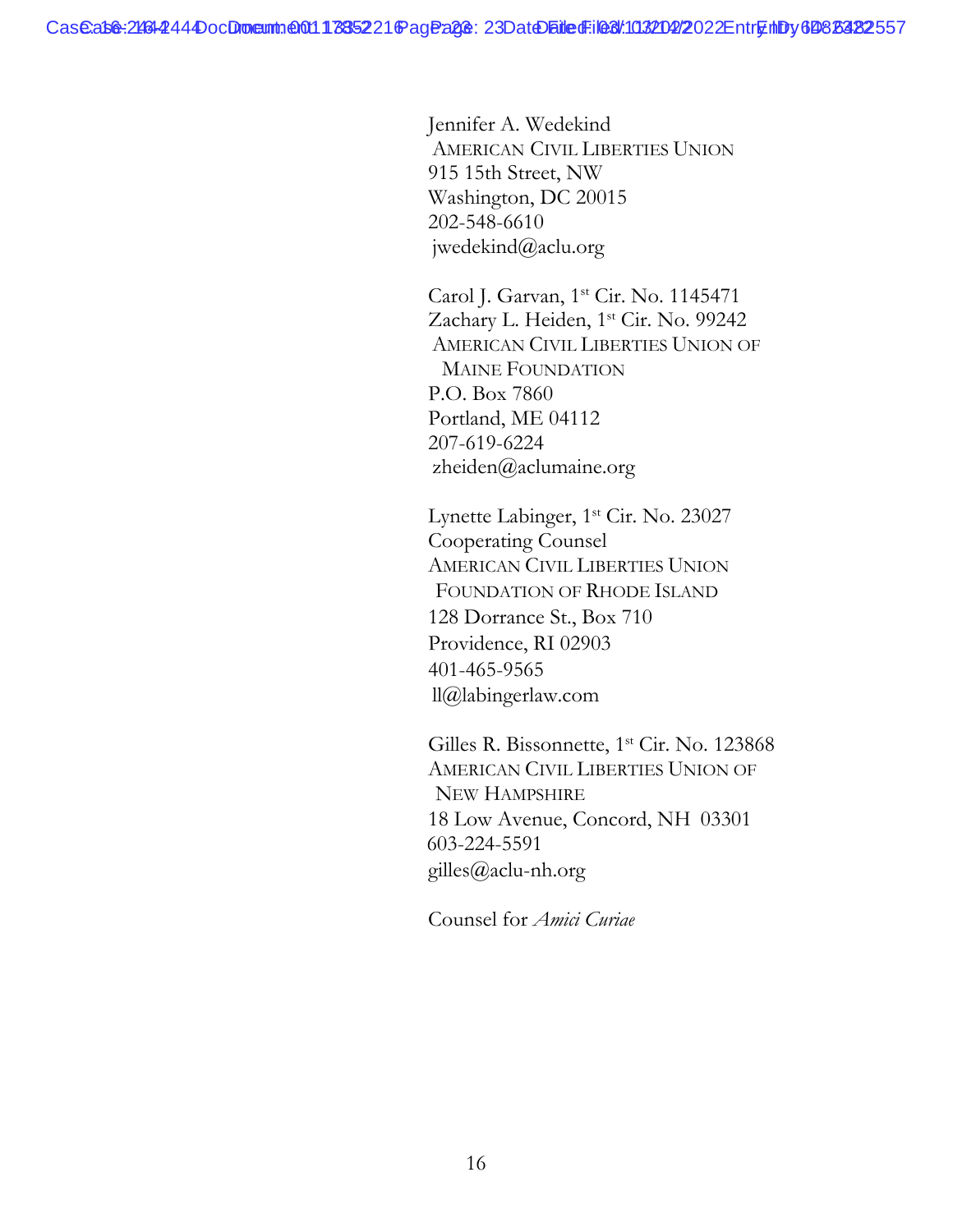### **CERTIFICATE OF COMPLIANCE**

This brief complies with the type-volume limitation of Fed. R. App. P. 32(a)(7)(B) because, excluding parts of the brief exempted by Fed. R. App. P. 32(f), this document contains 3,871 words.

This brief complies with the typeface requirements of Fed. R. App. P. 32(a)(5) and the type style requirements of Fed. R. App. P. 32(a)(6) because this document has been prepared in a proportionally spaced typeface using Microsoft Word with Garamond in 14-point type.

Dated: March 11, 2022 */s/ Matthew R. Segal*

Matthew R. Segal